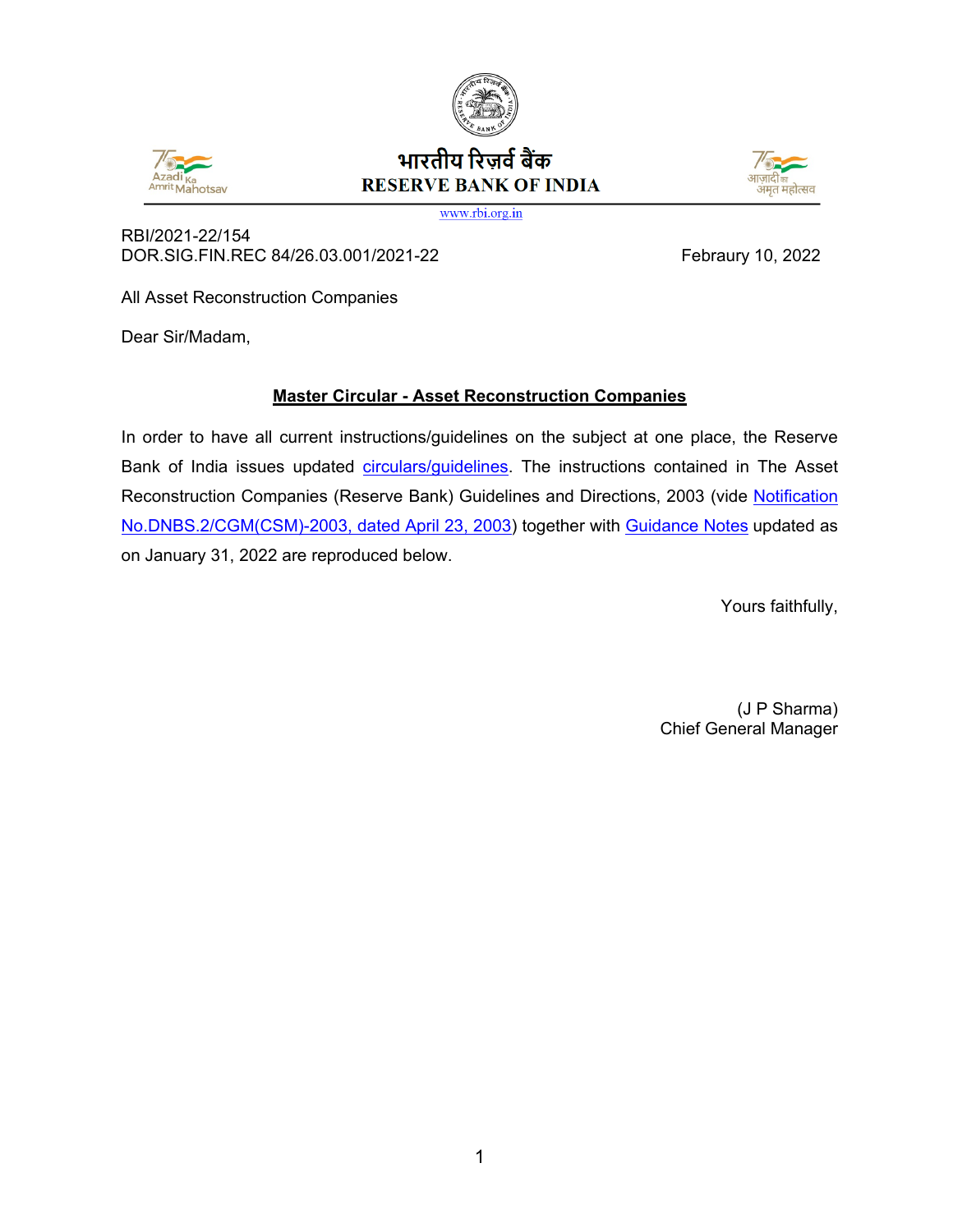| <b>Table of Contents</b> |  |  |  |
|--------------------------|--|--|--|
|--------------------------|--|--|--|

<span id="page-1-0"></span>

| Paragraph<br>No. | <b>Particulars</b>                                                       |
|------------------|--------------------------------------------------------------------------|
| 1                | Applicability of the Guidelines/ Instructions                            |
| $\overline{2}$   | <b>Definitions</b>                                                       |
| $\overline{3}$   | Registration and matter incidental thereto                               |
| $\overline{4}$   | <b>Net Owned Fund</b>                                                    |
| 5                | <b>Permissible Business</b>                                              |
| 6                | <b>Asset Reconstruction</b>                                              |
| $\overline{7}$   | Securitisation                                                           |
| 8                | Requirement as to Capital Adequacy                                       |
| 9                | Deployment of Funds                                                      |
| 10               | <b>Accounting Year</b>                                                   |
| 11               | <b>Asset Classification</b>                                              |
| 12               | Investments                                                              |
| 13               | Income Recognition                                                       |
| 14               | Disclosures in the balance sheet                                         |
| 15               | <b>Internal Audit</b>                                                    |
| 16               | <b>Exemptions</b>                                                        |
| 17               | Submission of Quarterly Statements                                       |
| 18               | <b>Submission of Audited Balance Sheet</b>                               |
| 19               | Submission of data to Credit Information Companies                       |
| 20               | Filing of Transactions with Central Registry set up under the Act        |
| 21               | Submission of Financial Information to Information Utilities             |
| 22               | Reporting to Indian Banks' Association (IBA)                             |
| 23               | Bank's prior approval for any substantial change in management by way of |
|                  | transfer of shares                                                       |
| 24               | Fit and Proper Criteria for Sponsors/ Investors                          |
| 25               | <b>Fair Practices Code</b>                                               |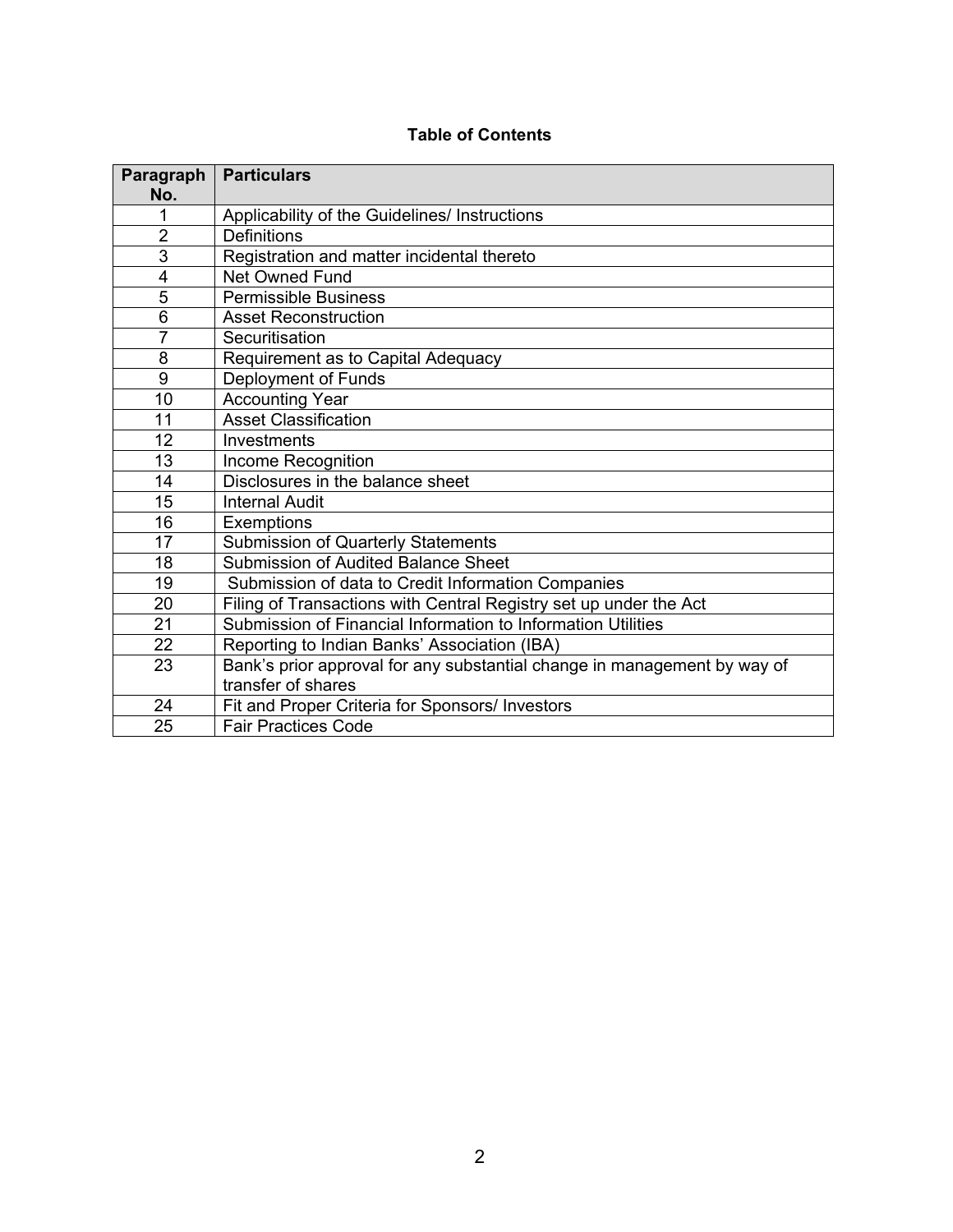### **Reserve Bank of India Department of Regulation Central Office, 2nd Floor, Main Office Building Shahid Bhagat Singh Marg, Fort Mumbai – 400001**

## **Master Circular - Asset Reconstruction Companies**

### **1. Applicability of the Guidelines/ Instructions**

(1) The provisions of these guidelines/ instructions shall apply to ARCs registered with the Reserve Bank of India under Section 3 of the Securitisation and Reconstruction of Financial Assets and Enforcement of Security Interest Act, 2002. However, in respect of the trust/s mentioned in paragraph 7 herein, the provisions of paragraphs 3, 4, 5,8, 9(i), 9(iii) 11,12,13 and 14 shall not be applicable.

[1](#page-2-0)(2) ARCs covered by Rule 4 of the Companies (Indian Accounting Standards) Rules, 2015 are required to comply with Indian Accounting Standards (Ind AS) for the preparation of their financial statements. In order to promote a high quality and consistent implementation as well as facilitate comparison and better supervision, the Reserve Bank has issued regulatory guidance on Ind AS vide circular [DOR \(NBFC\).CC.PD.No.109/22.10.106/2019-20 dated](https://www.rbi.org.in/scripts/FS_Notification.aspx?Id=11818&fn=14&Mode=0)  [March 13, 2020](https://www.rbi.org.in/scripts/FS_Notification.aspx?Id=11818&fn=14&Mode=0) which alongwith subsequent instructions on the subject is applicable on such ARCs for preparation of their financial statements from financial year 2019-20 onwards.

# **2. Definitions**

(1) (i) "Act" means the Securitisation and Reconstruction of Financial Assets and Enforcement of Security Interest Act, 2002;

(ii) "Bank" means the Reserve Bank of India constituted under Section 3 of the Reserve Bank of India Act (RBI Act), 1934;

(iii) "Break up Value" means the equity capital and reserves as reduced by intangible assets and revaluation reserves, divided by the number of equity shares of the investee company;

<span id="page-2-0"></span><sup>&</sup>lt;sup>1</sup> Inserted vide [Circular No.DOR \(NBFC\).CC.PD.No.109/22.10.106/2019-20 dated March 13, 2020](https://www.rbi.org.in/scripts/FS_Notification.aspx?Id=11818&fn=14&Mode=0)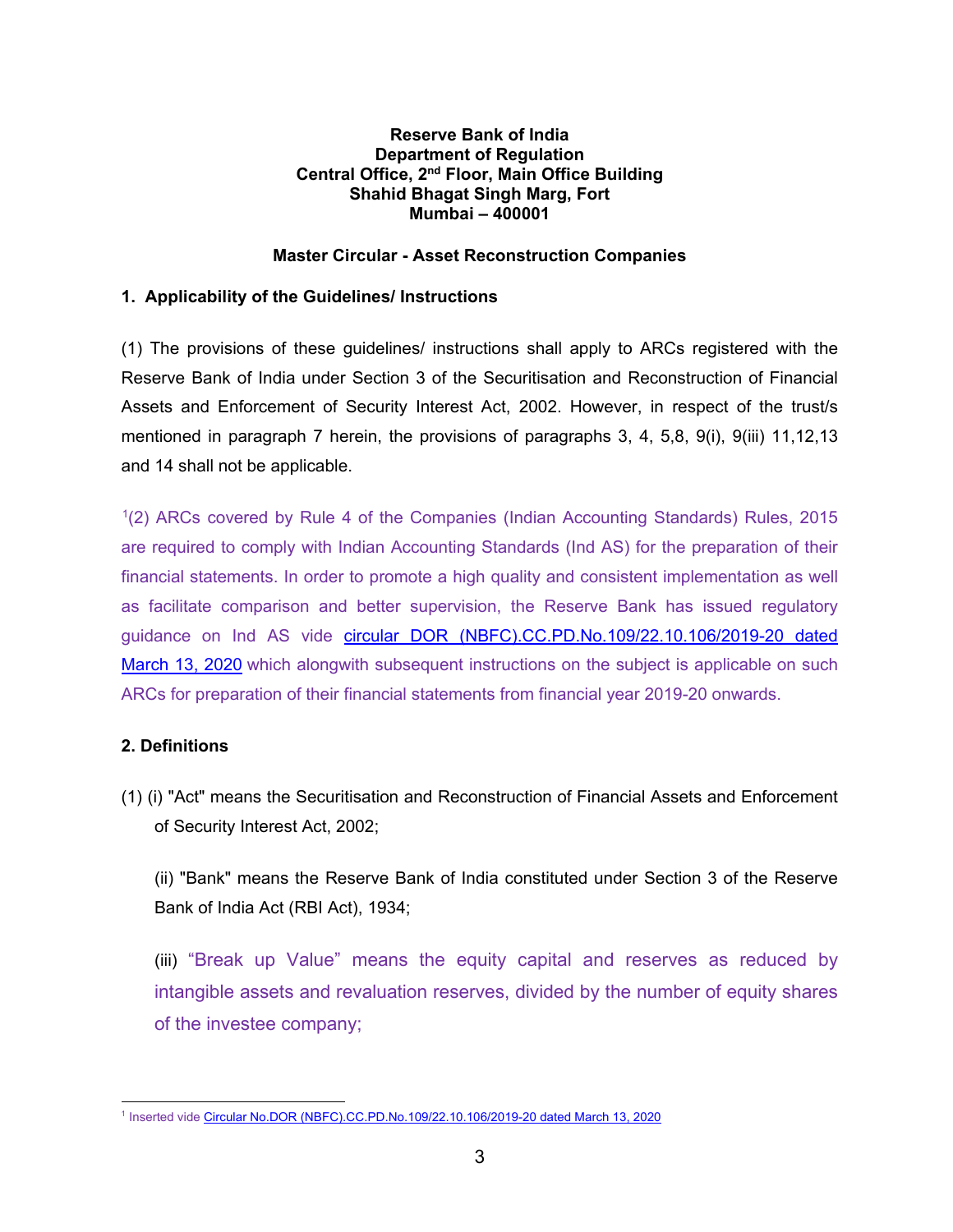$2(iv)$  $2(iv)$  "Change in Management" means effecting change by the borrower at the instance of ARC in the person who has responsibility for the whole or substantially whole of the management of the business of the borrower and/ or other relevant personnel;

 $3(v)$  $3(v)$  "Date of acquisition" means the date on which the ownership of financial assets is acquired by ARC either on its own books or directly in the books of the trust;

(vi) "Deposit" means deposit as defined in the Companies (Acceptance of Deposits) Rules 2014 framed under Section 73 of the Companies Act, 2013;

(vii) "Earning value" means the value of an equity share computed by taking the average of profits after tax as reduced by the preference dividend and adjusted for extra-ordinary and non-recurring items, for the immediately preceding three years and further divided by the number of equity shares of the investee company and capitalised at the following rate:

- (a) in case of predominantly manufacturing company, eight per cent;
- (b) in case of predominantly trading company, ten per cent; and
- (c) in case of any other company, including non-banking financial company, twelve per cent;

Note: If, an investee company is a loss-making company, the earning value will be taken at zero;

- (viii) "Fair value" means the mean of the earning value and the break up value;
- (ix) "Non-performing Asset" (NPA) means an asset in respect of which:

a) Interest or principal (or instalment thereof) is overdue for a period of 180 days or more from the date of acquisition or the due date as per contract between the borrower and the originator, whichever is later;

b) interest or principal (or instalment thereof) is overdue for a period of 180 days or more from the date fixed for receipt thereof in the plan formulated for realisation of the assets referred to in paragraph 6(C) herein;

 <sup>2</sup> Inserted vide [Circular No.DNBS/PD \(SC/RC\) No.17/26.03.001/2009-10](https://www.rbi.org.in/Scripts/NotificationUser.aspx?Id=5616&Mode=0) dated April 21, 2010

<span id="page-3-1"></span><span id="page-3-0"></span><sup>&</sup>lt;sup>3</sup> Substituted vide <u>Circular No.DNBS (PD) CC.No.18/SCRC/26.03.001/2009-2010 dated April 21, 2010</u>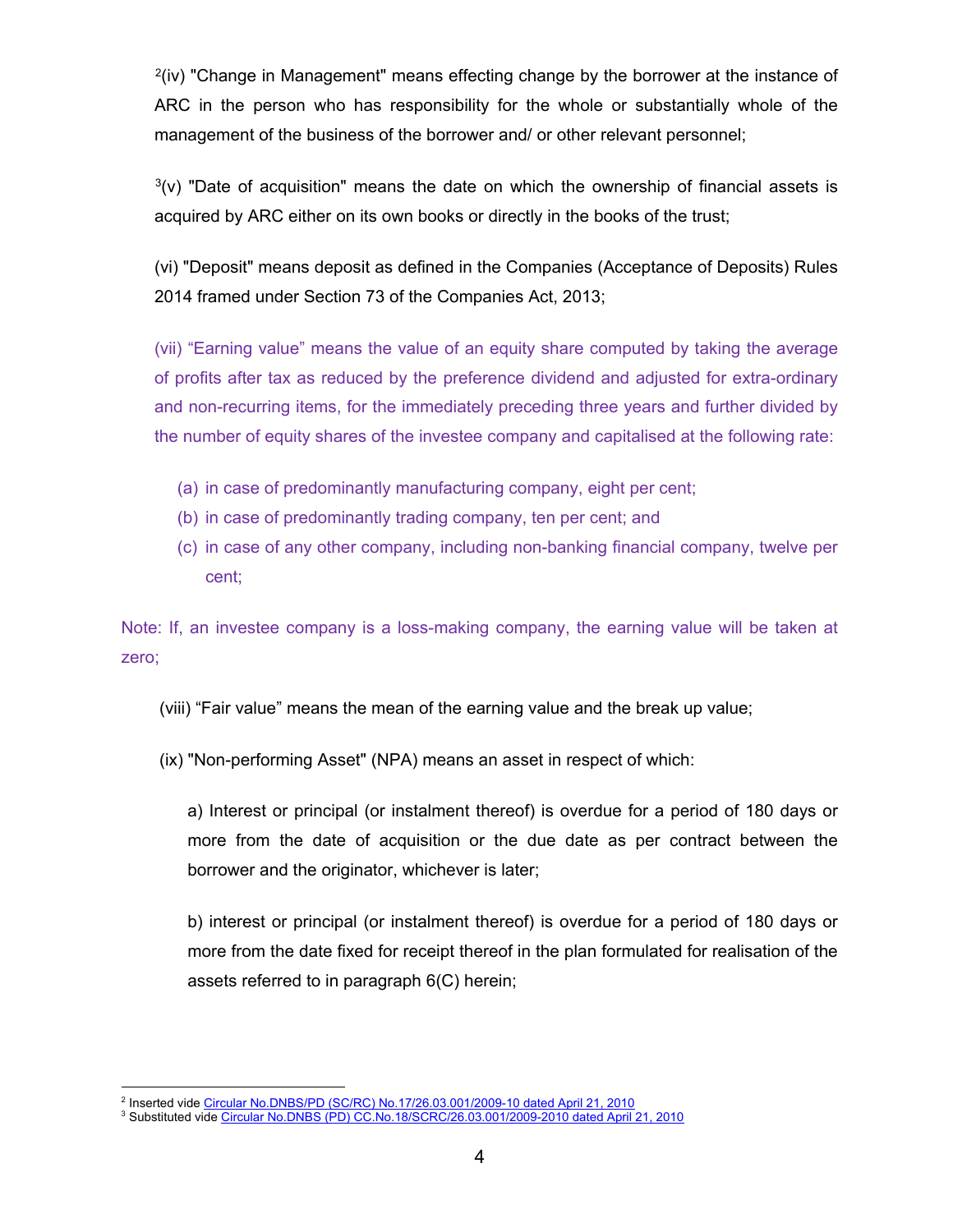c) interest or principal (or instalment thereof) is overdue on expiry of the planning period, where no plan is formulated for realisation of the assets referred to in paragraph 6(C) herein; or

 d) any other receivable, if it is overdue for a period of 180 days or more in the books of the ARC;

Provided that the Board of Directors of an ARC may, on default by the borrower, classify an asset as NPA even earlier than the period mentioned above (for facilitating enforcement as provided for in Section 13 of the Act).

(x) "Overdue" means an amount which remains unpaid beyond the due date;

(xi) "Owned Fund" means the aggregate of

(a) paid up equity capital;

(b) paid up preference capital, to the extent it is compulsorily convertible into equity capital;

(c) free reserves (excluding revaluation reserve);

- (d) credit balance in Profit and Loss Account
	- as reduced by:
	- (e) the debit balance on the profit and loss account
	- (f) Miscellaneous Expenditure (to the extent not written off or adjusted);
	- (g) book value of intangible assets;
	- (h) under/ short provision against NPA/ diminution in value of investments;
	- (i) over recognition of income, if any;

(j) other deductions required on account of the items qualified by the auditors in their report on the financial statements;

(xii) "Planning period" means a period not exceeding <sup>4</sup>six months allowed for formulating a plan for realization of financial assets acquired for the purpose of reconstruction;

(xiii) "Standard asset" means an asset, which is not an NPA;

 $5(xiv)$  $5(xiv)$  "Takeover of Management" means taking over of the responsibility for the management of the business of the borrower with or without effecting change in management personnel of the borrower by the ARC;

<span id="page-4-1"></span><span id="page-4-0"></span> <sup>4</sup> Inserted vide [Notification No.DNBS\(PD-SC/RC\) No.11/PCGM \(KKV\)/-2014 dated August 05, 2014](https://www.rbi.org.in/scripts/FS_Notification.aspx?Id=9154&fn=14&Mode=0#S1)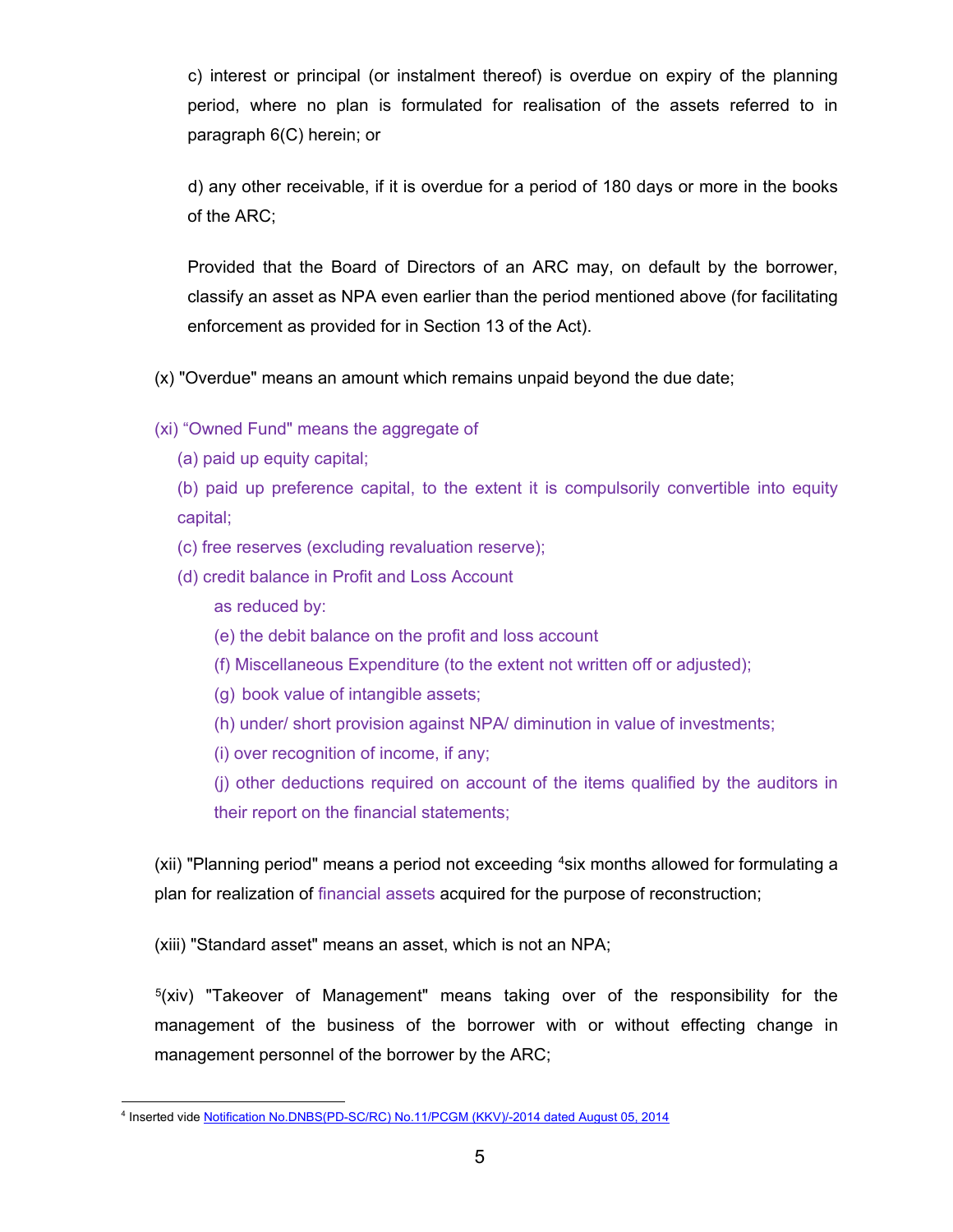(xv) "Trust" means trust as defined in Section 3 of the Indian Trusts Act, 1882.

(2) Words or expressions used but not defined herein and defined in the Act, shall have the same meaning as assigned to them in that Act. Any other words or expressions not defined in that Act shall have the same meaning as assigned to them in the Companies Act, 2013.

### **3. Registration and matters incidental thereto**

(i) Every ARC shall apply for registration in the form of application<sup>[6](#page-5-0)</sup> hosted on the Bank's website and obtain a certificate of registration from the Bank as provided under Section 3 of the Act;

(ii) The ARC seeking registration from the Bank shall submit their application in the format specified at the clause (i) above, duly filled in with all the relevant annexures/ supporting documents to the Chief General Manager-in-Charge, Department of Regulation, Central Office, Reserve Bank of India, 2<sup>nd</sup> Floor, Main Office Building, Shahid Bhagat Singh Marg, Fort, Mumbai - 400 001;

(iii) An ARC, which has obtained a Certificate of Registration issued by the Bank under Section 3 of the Act, can undertake both securitisation and asset reconstruction activities;

 $<sup>7</sup>(iii)$  (a) An ARC shall commence business within six months from the date of grant of</sup> Certificate of Registration by the Bank;

Provided that on the application by the ARC, the Bank may grant extension for such further period, not exceeding 12 months from the date of grant of Certificate of Registration.

 $<sup>8</sup>(iii)$  $<sup>8</sup>(iii)$  $<sup>8</sup>(iii)$  (b) Provisions of Section 45 -IA, 45-IB and 45-IC of RBI Act, 1934 shall not apply to</sup> non-banking financial company, which is an ARC registered with the Bank under Section 3 of the Act;

(iv) Any entity not registered with the Bank under Section 3 of the Act may conduct the business of securitisation or asset reconstruction outside the purview of the Act subject to requisite authorisation/ approval.

<sup>&</sup>lt;sup>5</sup> Inserted vide [Circular No.DNBS/PD \(SC/RC\) No.17/26.03.001/2009-10](https://www.rbi.org.in/Scripts/NotificationUser.aspx?Id=5616&Mode=0) dated April 21, 2010

<span id="page-5-1"></span><span id="page-5-0"></span><sup>6</sup> [https://rbi.org.in/scripts/FS\\_Forms.aspx?fn=14](https://rbi.org.in/scripts/FS_Forms.aspx?fn=14)

<sup>&</sup>lt;sup>7</sup> Inserted vide <u>Notification No.DNBS.6/CGM(PK)-2006 dated October 19, 2006</u>

<span id="page-5-2"></span><sup>&</sup>lt;sup>8</sup> Inserted vide [Notification No.DNBS.3/CGM\(OPA\)-2003 dated August 28, 2003](https://www.rbi.org.in/Scripts/NotificationUser.aspx?Id=1317&Mode=0)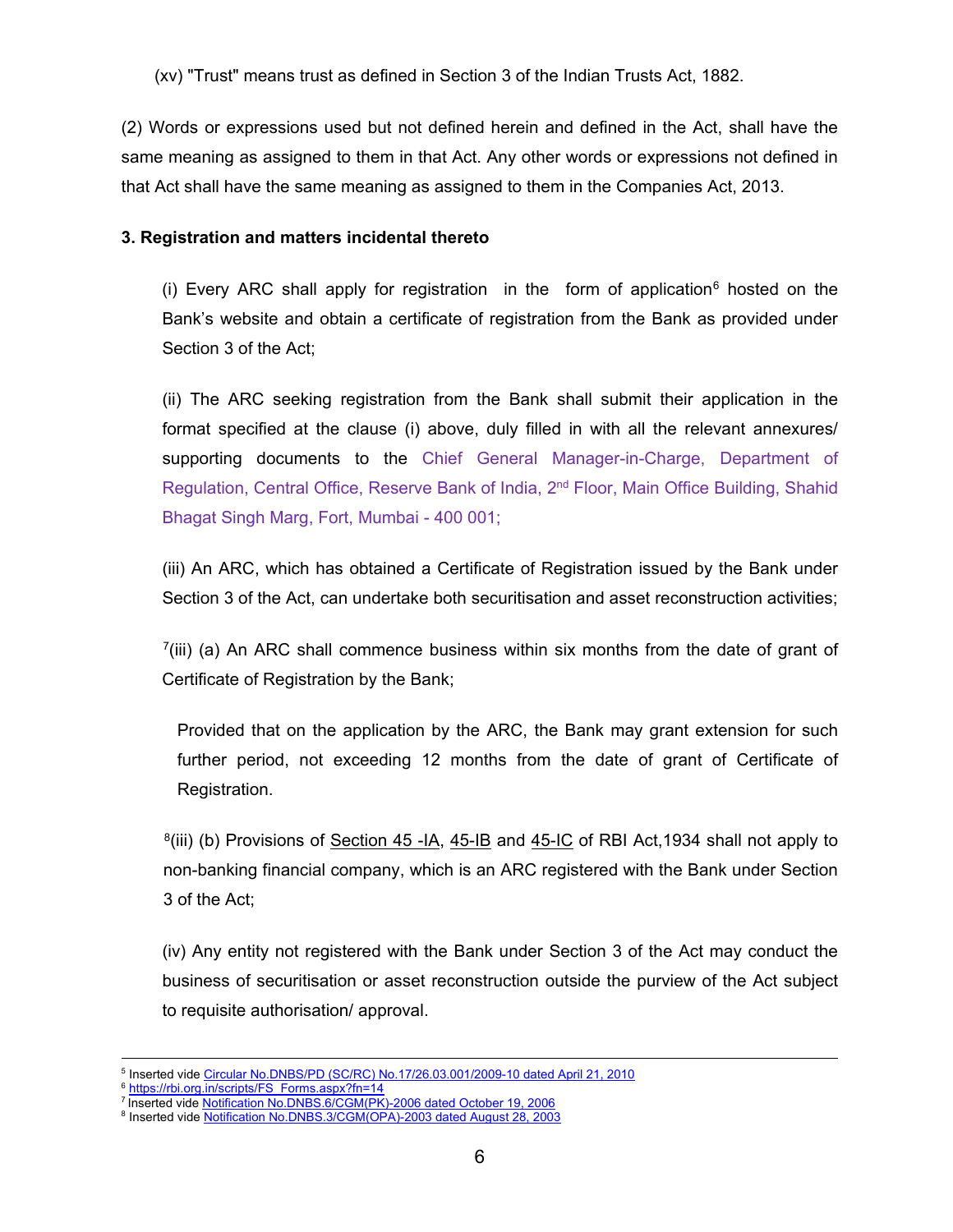# [9](#page-6-0)**4. Net Owned Fund**

(1) Net Owned Fund (NOF) for ARCs shall be minimum Rs.100 crore on an ongoing basis with effect from April 28, 2017. Accordingly, no ARC shall commence or carry on the business of securitization or asset reconstruction without having NOF of not less than Rs.100 crore.

- (2) NOF shall be arrived at by reducing from Owned Fund (OF), the amounts representing
	- (i) investments of the ARC in shares of
		- a. its subsidiaries;
		- b. companies in the same group;
		- c. all other ARCs; and

(ii) the book value of debentures, bonds, outstanding loans and advances made to, and deposits with, -

- a. subsidiaries of the ARC; and
- b. companies in the same group,

to the extent such amount exceeds 10% of the Owned Fund.

# **5. Permissible Business**

(i) An ARC shall commence / undertake only the securitisation and asset reconstruction activities and the functions provided for in Section 10 of the Act.

(ii) An ARC shall not raise monies by way of deposit.

# **6. Asset Reconstruction**

# **A.** (1) **Acquisition of Financial Assets**

(i) Every ARC shall frame with the approval of its Board of Directors, a 'Financial Asset Acquisition Policy', within 90 days of grant of Certificate of Registration, which shall clearly lay down the policies and guidelines covering, inter alia,

 $10(a)$  $10(a)$  norms and procedure for acquisition either on its own books or directly in the books of the trust;

(b) types and the desirable profile of the assets;

<span id="page-6-1"></span><span id="page-6-0"></span> <sup>9</sup> Inserted vide [Circular No.DNBR.PD \(ARC\) CC.No.03/26.03.001/2016-17 dated April 28, 2017](https://www.rbi.org.in/scripts/FS_Notification.aspx?Id=10949&fn=14&Mode=0) <sup>10</sup> Substituted vide [Notification No.DNBS.PD\(SC/RC\).8/CGM \(ASR\)-2010 dated April 21, 2010](https://www.rbi.org.in/Scripts/NotificationUser.aspx?Id=5614&Mode=0#R)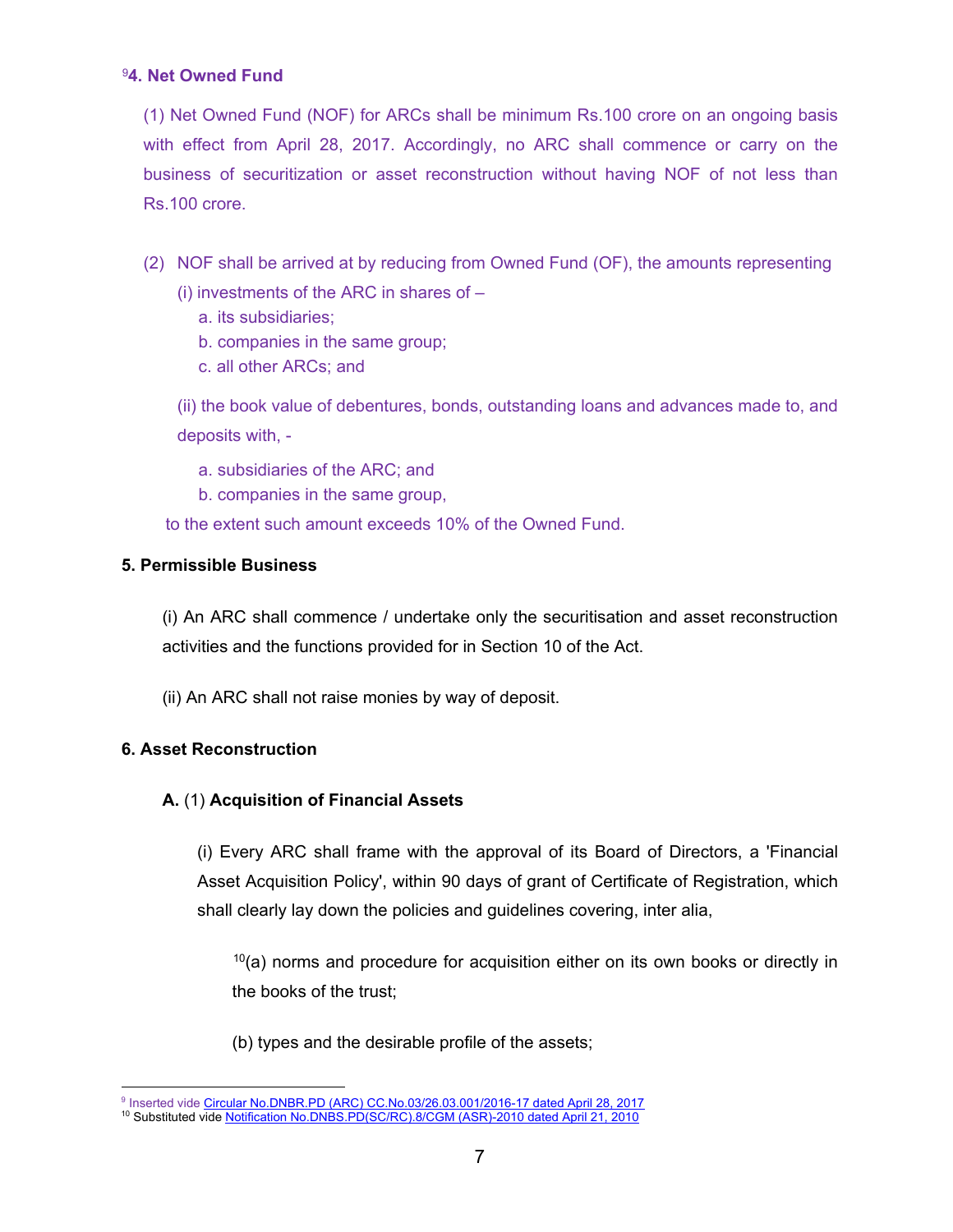(c) valuation procedure ensuring that the assets acquired have realisable value which is capable of being reasonably estimated and independently valued;

(d) in the case of financial assets acquired for asset reconstruction, the broad parameters for formulation of plans for their realisation.

(ii) The Board of Directors may delegate powers to a committee comprising any director and/ or any functionaries of the ARC for taking decisions on proposals for acquisition of financial assets;

(iii) Deviation from the policy should be made only with the approval of the Board of Directors.

 $11$ (iv) Before bidding for the stressed assets, ARCs may seek from the auctioning banks adequate time, not less than two weeks, to conduct a meaningful due diligence of the account by verifying the underlying assets.

### **[12\(](#page-7-1)2) Permission to acquire financial asset from other ARCs**

ARCs will acquire financial asset from other ARCs on the following conditions:

a. The transaction is settled on cash basis;

b. Price discovery for such transaction shall not be prejudicial to the interest of Security Receipt (SR) holders;

c. The selling ARC will utilize the proceeds so received for the redemption of underlying SRs;

d. The date of redemption of underlying SRs and total period of realisation shall not extend beyond eight years from the date of acquisition of the financial asset by the first ARC.

### [13](#page-7-2)**(3) Acquisition of financial assets by ARCs from sponsors and lenders**

ARCs shall not acquire financial assets from the following on a bilateral basis, whatever may be the consideration:

(i) a bank/ financial institution (FI) which is the sponsor of the ARC;

(ii) a bank/ FI which is either a lender to the ARC or a subscriber to the fund, if any, raised by the ARC for its operations;

 <sup>11</sup> Inserted vide [Notification No.DNBS\(PD-SC/RC\) No.11/PCGM \(KKV\)/-2014 dated August 05, 2014](https://www.rbi.org.in/scripts/FS_Notification.aspx?Id=9154&fn=14&Mode=0#S1)

<span id="page-7-1"></span><span id="page-7-0"></span><sup>&</sup>lt;sup>12</sup> Inserted vide <u>Circular No.DNBR.PD (ARC) CC.No.07/26.03.001/2018-19 dated June 28, 2019</u>

<span id="page-7-2"></span><sup>&</sup>lt;sup>13</sup> Inserted vide <u>Circular No.DOR.NBFC(ARC) CC.No.8/26.03.001/2019-20 dated December 6, 2019</u>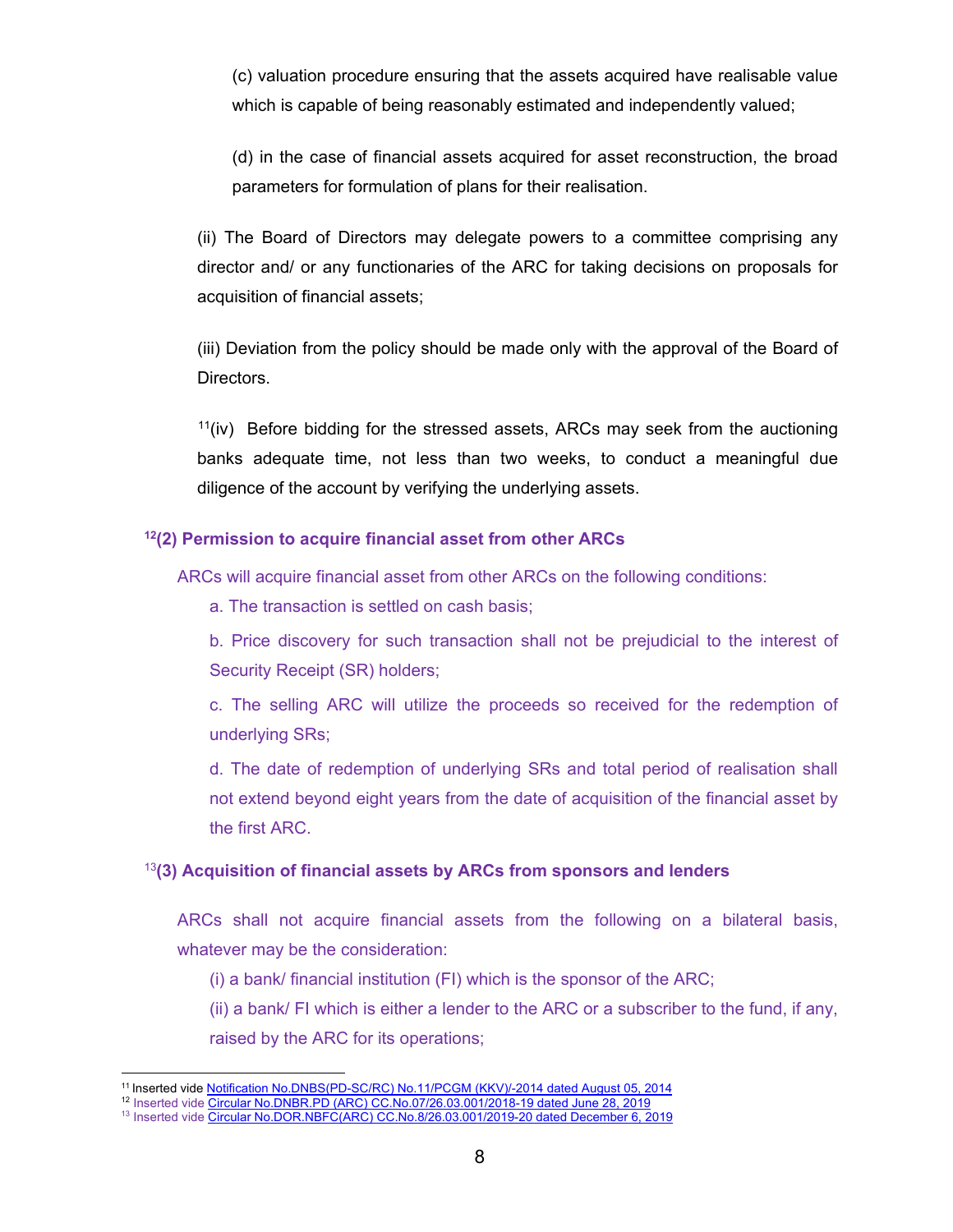(iii) an entity in the group to which the ARC belongs.

However, they may participate in auctions of the financial assets provided such auctions are conducted in a transparent manner, on arm's length basis and the prices are determined by market forces.

[14](#page-8-0)**(4)** Expenses incurred at pre-acquisition stage for performing due diligence etc. for acquiring financial assets from banks/ FIs should be expensed immediately by recognizing the same in the statement of profit and loss for the period in which such costs are incurred. Expenses incurred after acquisition of assets on the formation of the trusts, stamp duty, registration, etc. which are recoverable from the trusts, should be reversed, if these expenses are not realised within 180 days from the planning period or downgrading of SRs [i.e. Net Asset Value (NAV) is less than 50% of the face value of SRs] whichever is earlier.

### **B. Measures of Asset Reconstruction**

### **[15](#page-8-1)(1) Change in or Takeover of the Management of the Business of the Borrower**

(i) The objective of these guidelines is to ensure fairness, transparency, nondiscrimination and non- arbitrariness in the action of ARCs and to build in a system of checks and balances while effecting change in or takeover of the management of the business of the borrower by the ARCs under Section 9(1)(a) of the Act. The ARCs shall follow these instructions while exercising the powers conferred on them under Section 9(1)(a) of the Act.

(ii) An ARC may resort to change in or takeover of the management of the business of the borrower for the purpose of realisation of its dues from the borrower subject to the provisions of these guidelines. The ARCs resorting to takeover of management of the business of the borrower shall do so after complying with the manner of takeover of the management in accordance with the provisions of Section 15 of the Act. On realisation of its dues in full, the ARC shall restore the management of the business to the borrower as provided in Section 15(4) of the Act;

 <sup>14</sup> Inserted vide [Circular No.DNBS \(PD\)CC.No.38/SCRC/26.03.001/2013-14 dated April 23, 2014](https://www.rbi.org.in/scripts/FS_Notification.aspx?Id=8849&fn=14&Mode=0)

<span id="page-8-1"></span><span id="page-8-0"></span><sup>15</sup> Inserted vide [Circlar No.DNBS/PD \(SC/RC\) No.17/26.03.001/2009-10 dated April 21, 2010](https://www.rbi.org.in/Scripts/NotificationUser.aspx?Id=5616&Mode=0)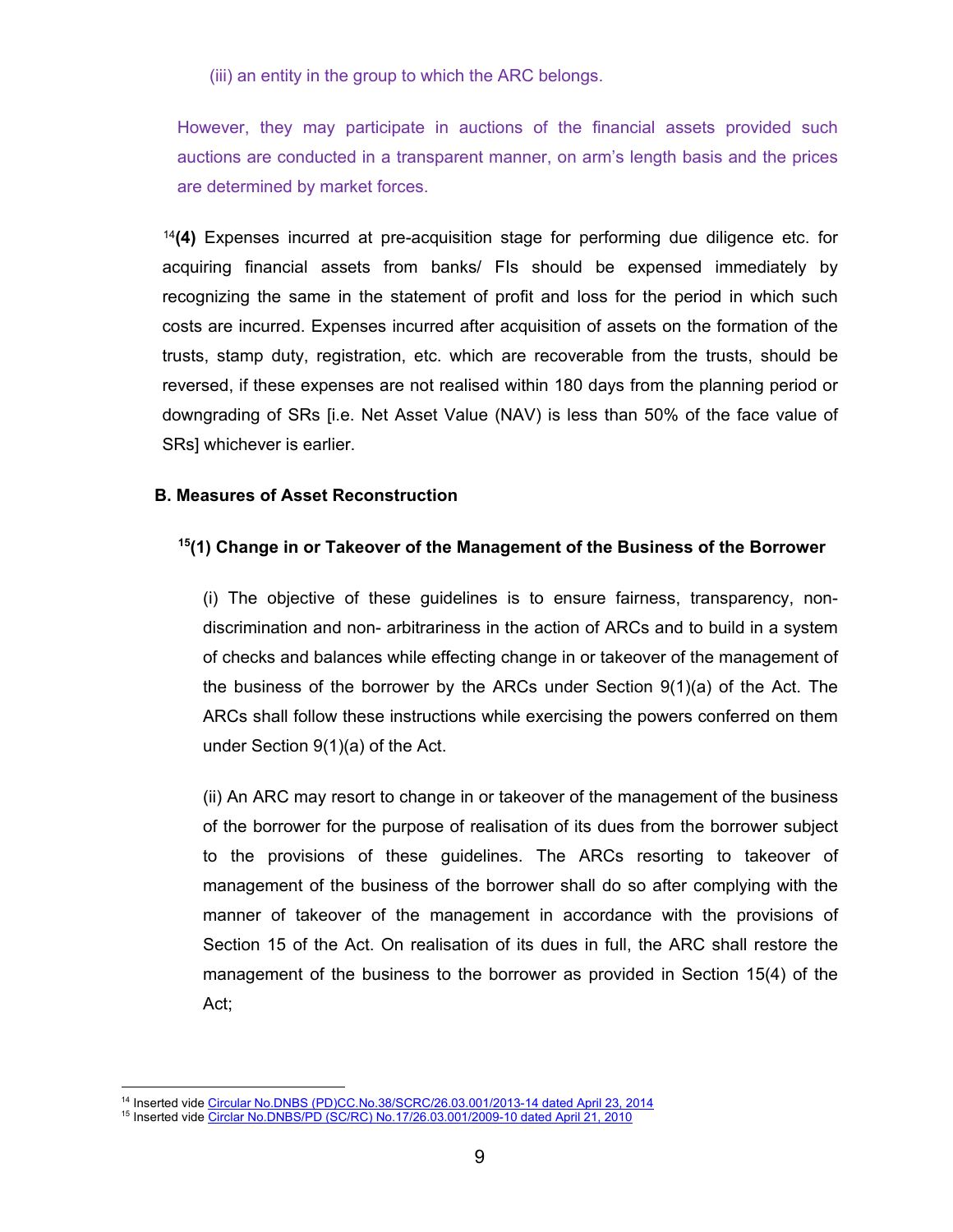provided that if any ARC has converted part of its debt into shares of a borrower company and thereby acquired controlling interest in the borrower company, such ARC shall not be liable to restore the management of the business to such borrower.

# (iii) **Eligibility conditions to exercise power for change in or takeover of management**

In the circumstances set forth in paragraph (iv) below

(a) An ARC may effect change in or takeover of the management of the business of the borrower, where the amount due to it from the borrower is not less than 25% of the total assets owned by the borrower; and

(b) Where the borrower is financed by more than one secured creditor (including ARC), secured creditors (including ARC) holding not less than 60% of the outstanding SRs agree to such action.

**Explanation**: 'Total Assets' means total assets as disclosed in its latest audited Balance Sheet immediately preceding the date of taking action.

### **(iv) Grounds for effecting Change in or Takeover of Management**

Subject to the eligibility conditions set forth in paragraph (iii) above, ARC shall be entitled to effect change in management or takeover of the management of business of the borrower on any of the following grounds:

(a) the borrower makes a wilful default in repayment of the amount due under the relevant loan agreement/s;

(b) the ARC is satisfied that the management of the business of the borrower is acting in a manner adversely affecting the interest of the creditors (including ARC) or is failing to take necessary action to avoid any event which would adversely affect the interest of the creditors;

(c) ARC is satisfied that the management of the business of the borrower is not competent to run the business resulting in losses/ non-repayment of dues to the ARC or there is a lack of professional management of the business of the borrower or the key managerial personnel of the business of the borrower have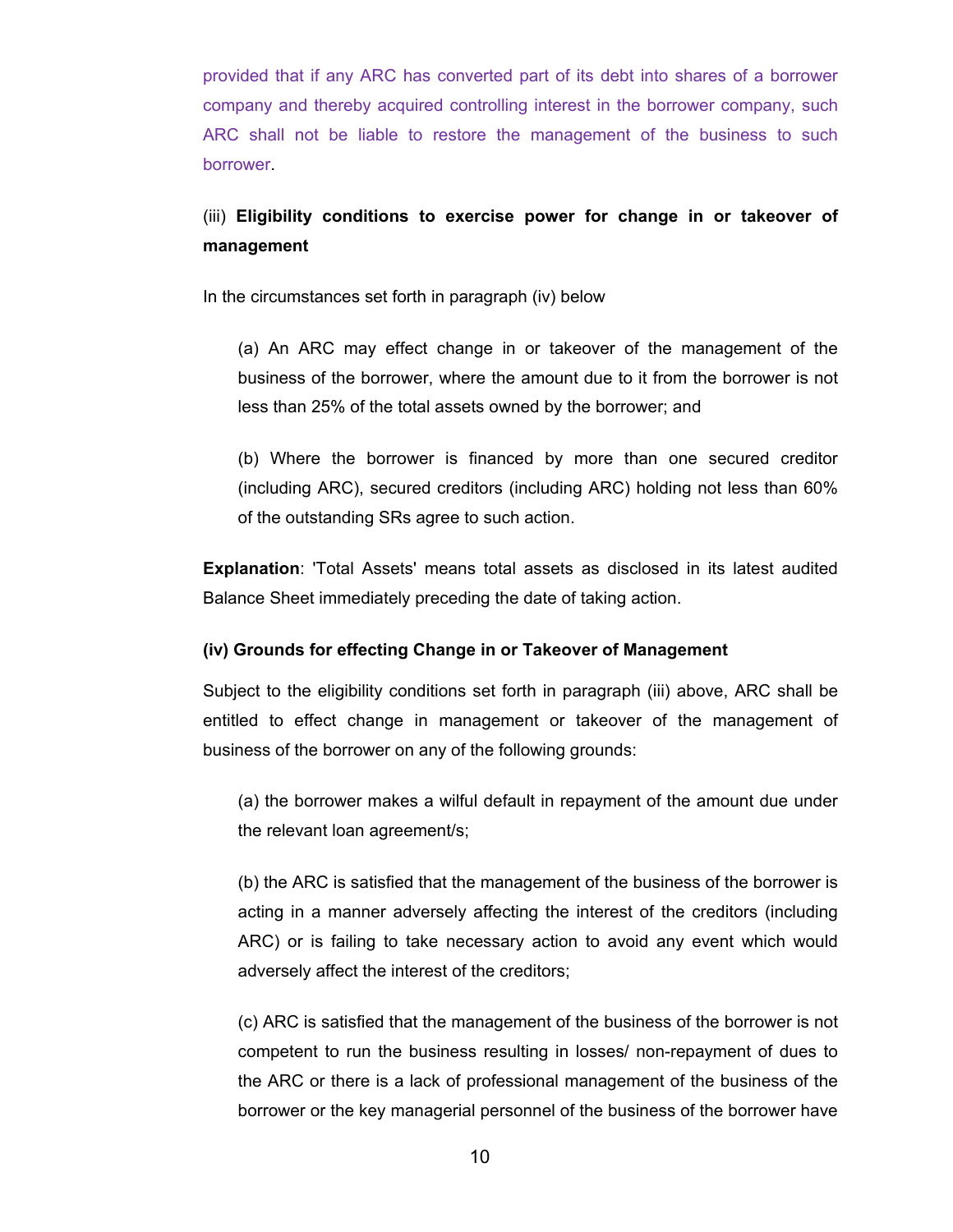not been appointed for more than one year from the date of such vacancy which would adversely affect the financial health of the business of the borrower or the interests of the ARC as a secured creditor;

(d) the borrower has without the prior approval of the secured creditors (including ARC), sold, disposed of, charged, encumbered or alienated 10% or more (in aggregate) of its assets secured to the ARC;

(e) there are reasonable grounds to believe that the borrower would be unable to pay its debts as per terms of repayment accepted by the borrower;

(f) the borrower has entered into any arrangement or compromise with creditors without the consent of the ARC which adversely affects the interest of the ARC or the borrower has committed any act of insolvency;

(g) the borrower discontinues or threatens to discontinue any of its businesses constituting 10% or more of its turnover;

(h) all or a significant part of the assets of the borrower required for or essential for its business or operations are damaged due to the actions of the borrower;

(i) the general nature or scope of the business, operations, management, control or ownership of the business of the borrower are altered to an extent, which in the opinion of the ARC, materially affects the ability of the borrower to repay the loan;

(j) the ARC is satisfied that serious dispute/s have arisen among the promoters or directors or partners of the business of the borrower, which could materially affect the ability of the borrower to repay the loan;

(k) failure of the borrower to acquire the assets for which the loan has been availed and utilization of the funds borrowed for other than stated purposes or disposal of the financed assets and misuse or misappropriation of the proceeds;

(l) fraudulent transactions by the borrower in respect of the assets secured to the creditor/s.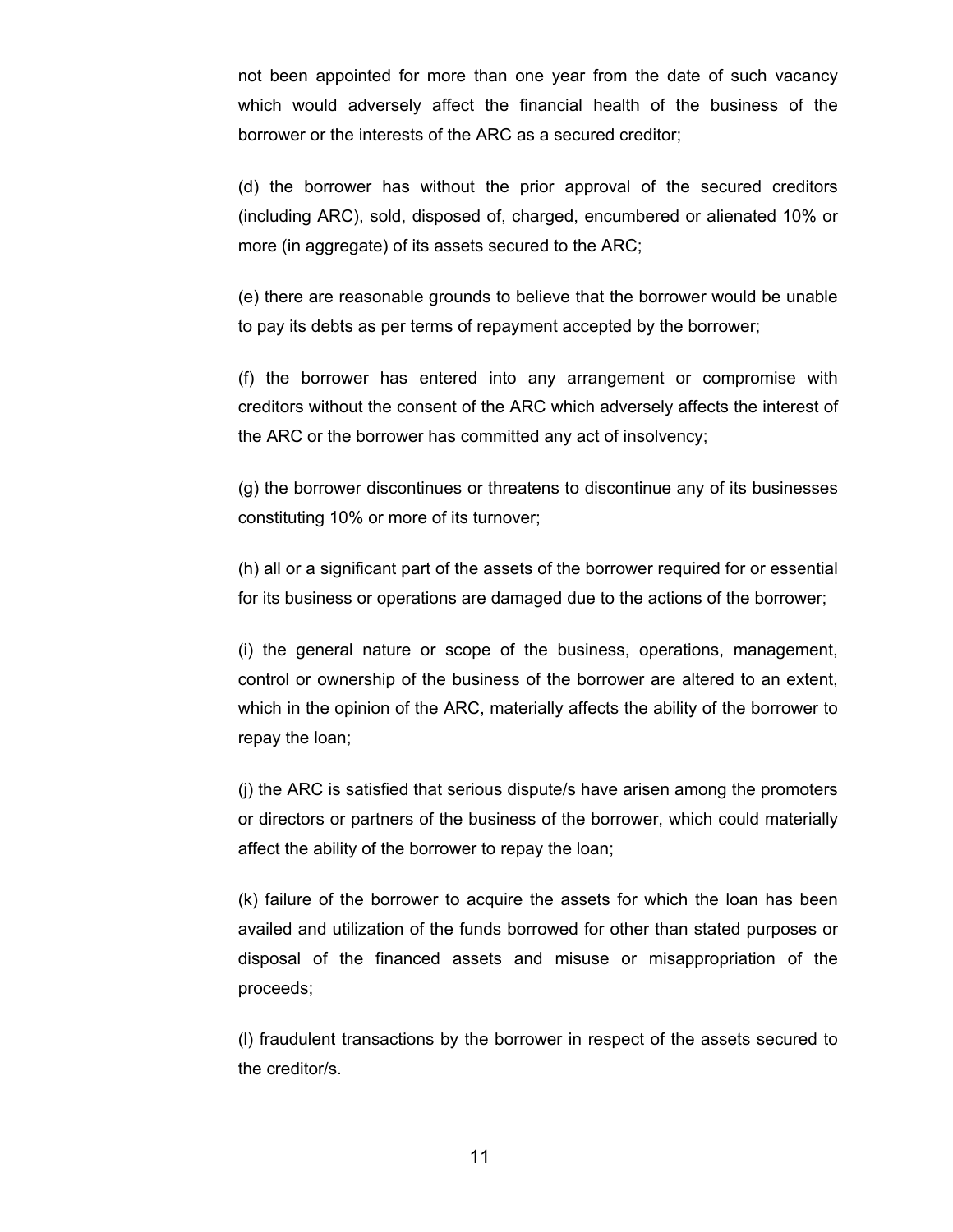**Explanation A** : For the purpose of this paragraph, wilful default in repayment of amount due, includes

(a) non-payment of dues despite adequate cash flow and availability of other resources, or

(b) 'routing of transactions through banks which are not lenders/ consortium members' so as to avoid payment of dues, or

(c) siphoning off funds to the detriment of the defaulting unit, or misrepresentation/ falsification of records pertaining to the transactions with the ARC.

**Explanation B** : The decision as to whether the borrower is a wilful defaulter or not, shall be made by the ARC keeping in view the track record of the borrower and not on the basis of an isolated transaction/ incident which is not material. The default to be categorized as wilful must be intentional, deliberate and calculated.

#### **(v) Policy regarding Change in or Takeover of Management**

(a) Every ARC shall frame policy guidelines regarding change in or takeover of the management of the business of the borrower, with the approval of its Board of Directors and the borrowers shall be made aware of such policy of the ARC.

(b) Such policy shall generally provide for the following :

(i) The change in or takeover of the management of the business of the borrower should be done only after the proposal is examined by an Independent Advisory Committee to be appointed by the ARC consisting of professionals having technical/ finance/ legal background who after assessment of the financial position of the borrower, time frame available for recovery of the debt from the borrower, future prospects of the business of the borrower and other relevant aspects shall recommend to the ARC that it may resort to change in or takeover of the management of the business of the borrower and that such action would be necessary for effective running of the business leading to recovery of its dues;

12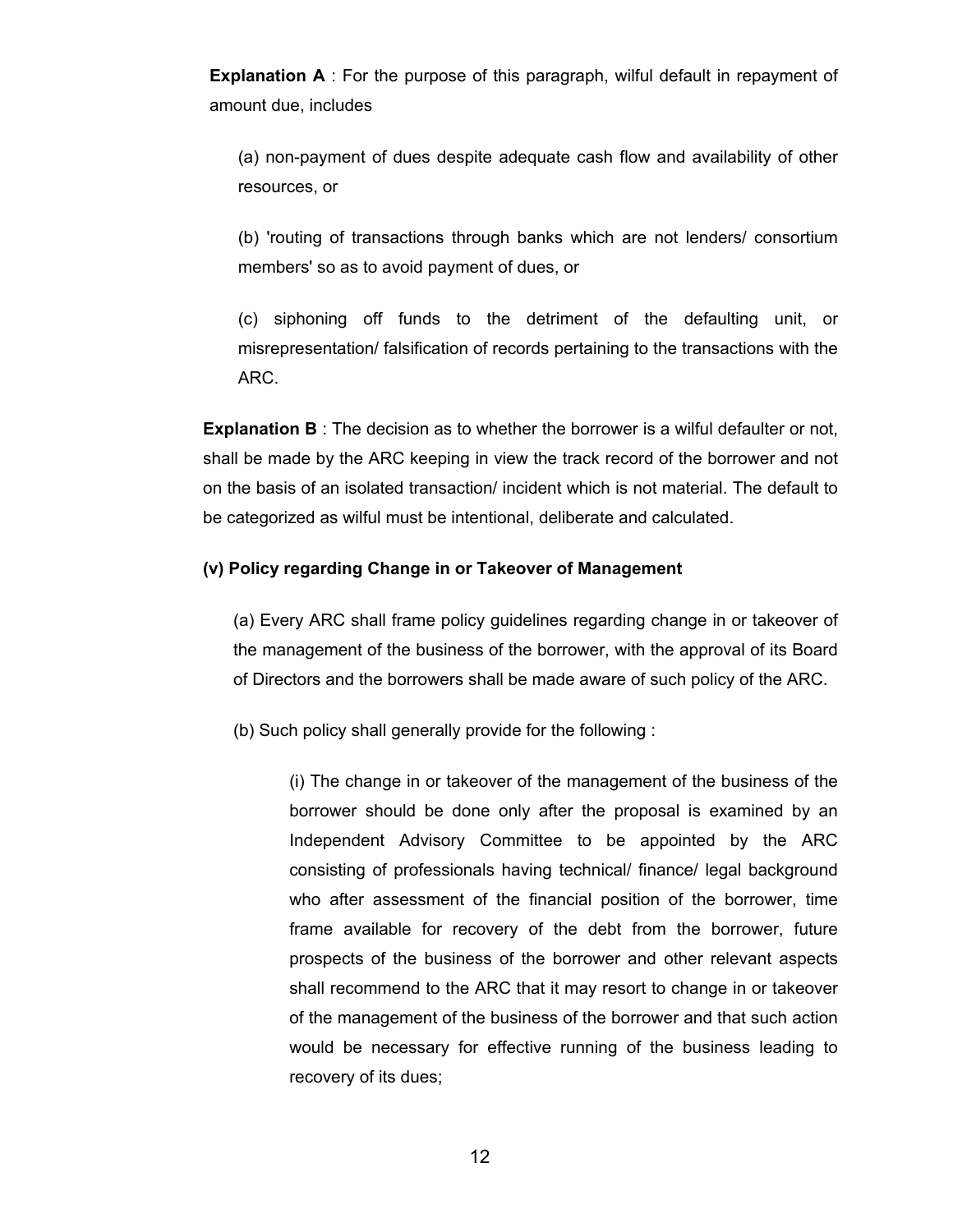(ii) The Board of Directors including at least two independent directors of the ARC should deliberate on the recommendations of the Independent Advisory Committee and consider the various options available for the recovery of dues before deciding whether under the existing circumstances the change in or takeover of the management of the business of the borrower is necessary and the decision shall be specifically included in the minutes.

(iii) The ARC shall carry out due diligence exercise and record the details of the exercise, including the findings on the circumstances which had led to default in repayment of the dues by the borrower and why the decision to change in or takeover of the management of the business of the borrower has become necessary.

(iv) The ARC shall identify suitable personnel/ agencies, who can takeover the management of the business of the borrower by formulating a plan for operating and managing the business of the borrower effectively, so that the dues of the ARC may be realized from the borrower within the time frame.

(v) Such plan will also include procedure to be adopted by the ARC at the time of restoration of the management of the business to the borrower in accordance with paragraph 6(B)(1)(ii) above, borrower's rights and liabilities at the time of change in or takeover of management by the ARC and at the time of restoration of management back to the borrower, rights and liabilities of the new management taking over management of the business of the borrower at the behest of ARC. It should be clarified to the new management by the ARC that the scope of their role is limited to recovery of dues of the ARC by managing the affairs of the business of the borrower in a prudent manner.

**Explanation**: To ensure independence of members of Independent Advisory Committee (IAC), such members should not be connected with the affairs of the ARC in any manner and should not receive any pecuniary benefit from the ARC except for services rendered for acting as member of IAC.

13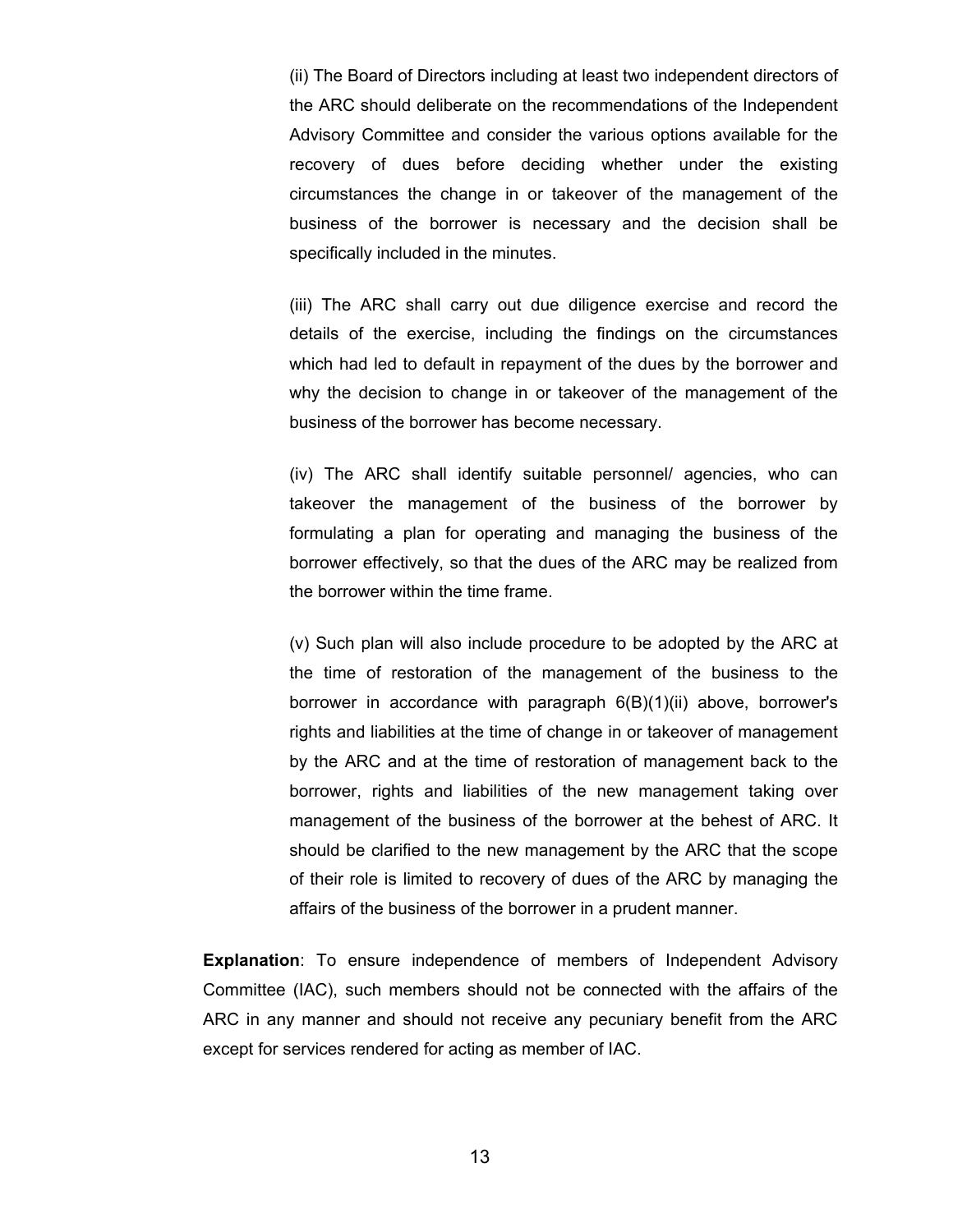#### **(vi) Procedure for Change in or Takeover of Management**

(a) The ARC shall give a notice of 60 days to the borrower indicating its intention to effect change in or takeover of the management of the business of the borrower and calling for objections, if any.

(b) The objections, if any, submitted by the borrower shall be initially considered by the IAC and thereafter the objections along with the recommendations of the IAC shall be submitted to the Board of Directors of the ARC. The Board of Directors of ARC shall pass a reasoned order within a period of 30 days from the date of expiry of the notice period, indicating the decision of the ARC regarding the change in or takeover of the management of the business of the borrower, which shall be communicated to the borrower.

#### **(vii) Reporting**

ARCs shall report to the Bank all cases where they have taken action to cause change in or takeover of the management of the business of the borrower for realization of its dues from the borrower in terms of <u>Circular</u> [DNBS\(PD\)CC.No.12/SCRC/10.30.000/2008-2009 dated September 26, 2008](https://www.rbi.org.in/scripts/FS_Notification.aspx?Id=4504&fn=14&Mode=0) as amended from time to time.

#### (2) **Sale or Lease of a part or whole of the business of the borrower**

No ARC shall take the measures specified in Section  $9(1)(b)$  of the Act, until the Bank issues necessary guidelines in this behalf.

#### (3) **Rescheduling of Debts**

(i) Every ARC shall frame a policy, duly approved by the Board of Directors, laying down the broad parameters for rescheduling of debts due from borrowers;

(ii) All proposals should be in line with and supported by an acceptable business plan, projected earnings and cash flows of the borrower;

(iii) The proposals should not materially affect the asset liability management of the ARC or the commitments given to investors;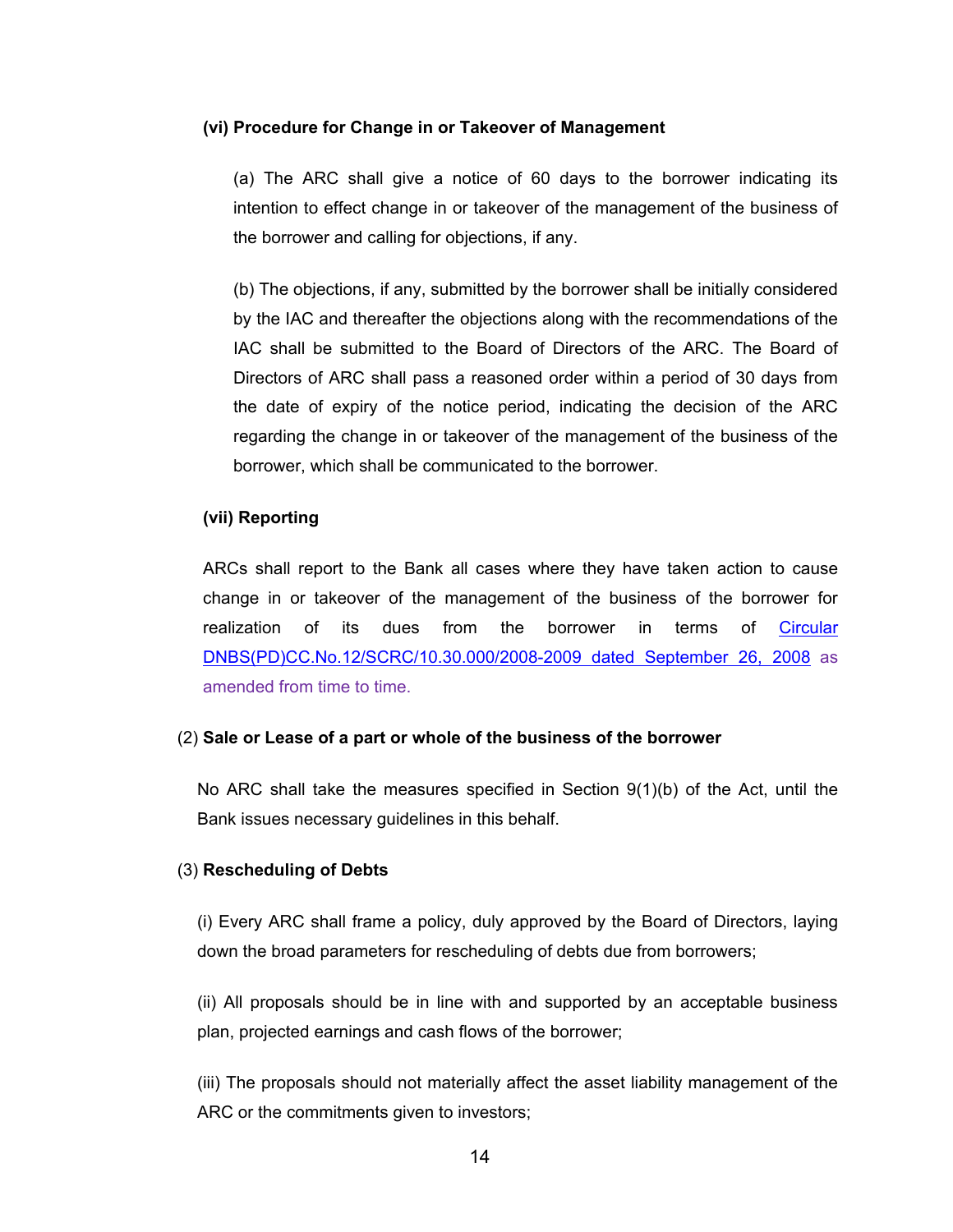(iv) The Board of Directors may delegate powers to a committee comprising any director and / or any functionaries of the company for taking decisions on proposals for reschedulement of debts;

(v) Deviation from the policy should be made only with the approval of the Board of Directors.

 $16$ (vi) In cases where ARCs have exposure to a borrower in respect of which a resolution plan is under implementation in terms of the [Prudential Framework for](https://www.rbi.org.in/Scripts/NotificationUser.aspx?Id=11580&Mode=0)  [Resolution of Stressed Assets dated June 7, 2019,](https://www.rbi.org.in/Scripts/NotificationUser.aspx?Id=11580&Mode=0) as amended from time to time, ARCs shall also sign the inter-creditor agreement (ICA) and adhere to all its provisions.

# (4) **Enforcement of Security Interest**

 $17$  (i) ARCs are required to obtain, for the purpose of enforcement of security interest, the consent of secured creditors holding not less than 60% of the amount outstanding to a borrower as against 75% hitherto.

(ii) While taking recourse to the sale of secured assets in terms of Section 13(4) of the Act, a ARC may itself acquire the secured assets, either for its own use or for resale, only if the sale is conducted through a public auction.

### (5) **Settlement of dues payable by the borrower**

(i) (a) Every ARC shall frame a policy duly approved by the Board of Directors laying down the broad parameters for settlement of debts due from borrowers;

(b) The policy may, interalia, cover aspects such as cut-off date, formula for computation of realisable amount and settlement of account, payment terms and conditions, and borrower's capability to pay the amount settled;

(c) Where the settlement does not envisage payment of the entire amount agreed upon in one installment, the proposals should be in line with and supported by an acceptable business plan, projected earnings and cash flows of the borrower;

 $\overline{a}$ 

<span id="page-14-0"></span><sup>&</sup>lt;sup>16</sup> Inserted vide footnote 5 of the [circular No.DBR.No.BP.BC.45/21.04.048/2018-19 dated June 7, 2019](https://www.rbi.org.in/Scripts/NotificationUser.aspx?Id=11580&Mode=0)

<span id="page-14-1"></span><sup>17</sup> Inserted vide [Circular No.DNBS \(PD\) CC No.35/SCRC/26.03.001/2013-14 dated January 23, 2014](https://www.rbi.org.in/scripts/FS_Notification.aspx?Id=8707&fn=14&Mode=0)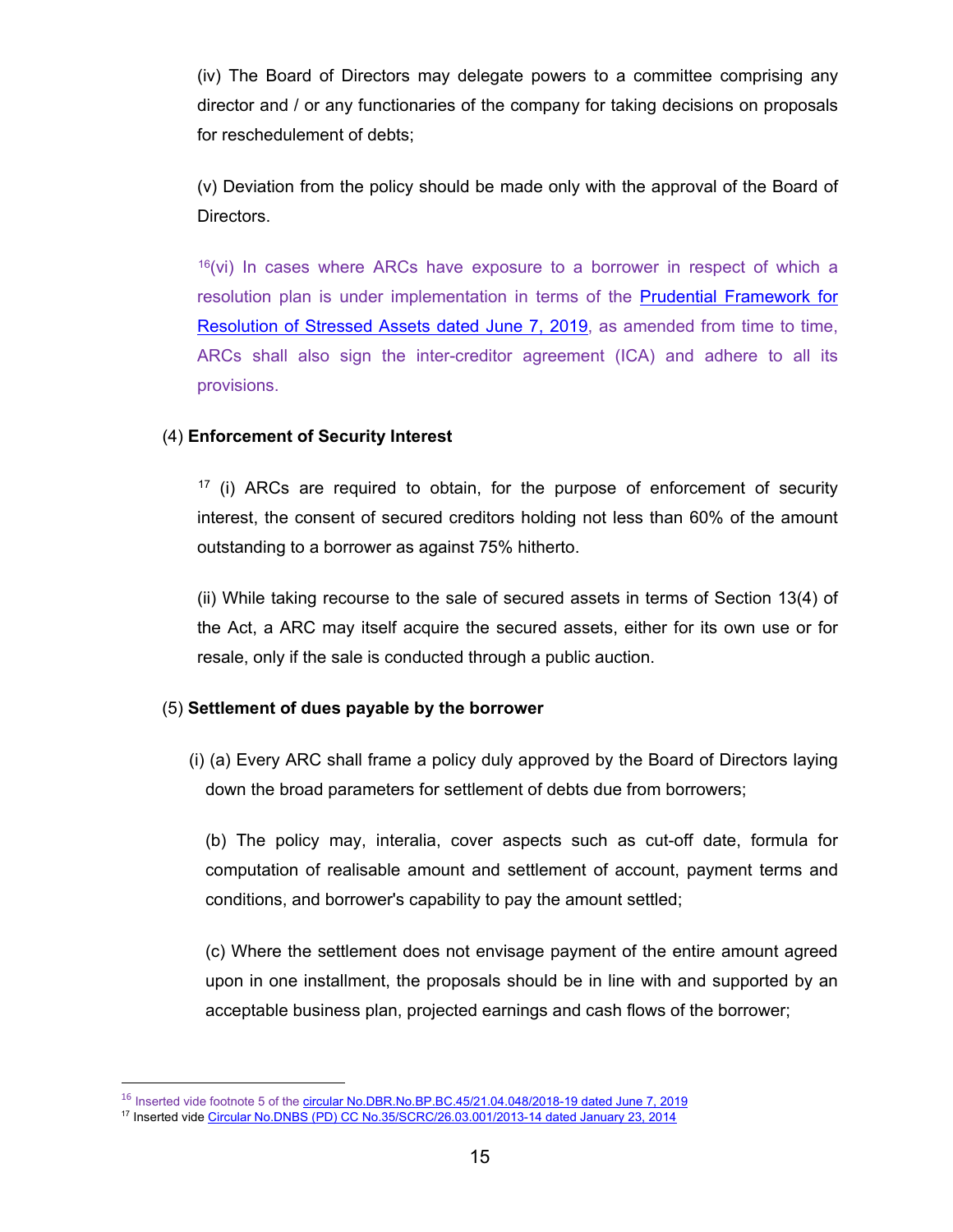(d) The proposal should not materially affect the asset liability management of the ARC or the commitments given to investors;

(e) The Board of Directors may delegate powers to a committee comprising any director and/ or any functionaries of the company for taking decisions on proposals for settlement of dues;

(f) Deviation from the policy should be made only with the approval of the Board of Directors.

 $18$ (ii) Promoters of the defaulting company/ borrowers or guarantors are allowed to buy back their assets from the ARCs provided the following conditions are met:

(a) Such a settlement is considered helpful in

(i) minimizing or eliminating the cost of litigation and the attendant loss of time;

(ii) arresting the negative impact of diminution in the value of secured assets which are likely to rapidly lose value once a unit becomes non operational;

 (iii) where the recovery/ resolution process would appear to be rather uncertain and;

(iv) where such settlement will be beneficial for restructuring purposes.

- (b) The valuation of the asset is worked out by the ARCs after factoring in thefollowing components:
	- (i) The current value of the proposed settlement (valuation of the asset not more than six months old) vis-à-vis the net present value of the recoveries under the alternative mode of resolution taking into consideration the timelines involved therein.
	- (ii) likely positive or negative changes in the value of the secured asset on account of passage of time.

<span id="page-15-0"></span><sup>&</sup>lt;sup>18</sup> Inserted vide [Circular No.DNBS \(PD\) CC.No.37/SCRC/26.03.001/2013-14 dated March 19, 2014](https://www.rbi.org.in/scripts/FS_Notification.aspx?Id=8776&fn=14&Mode=0)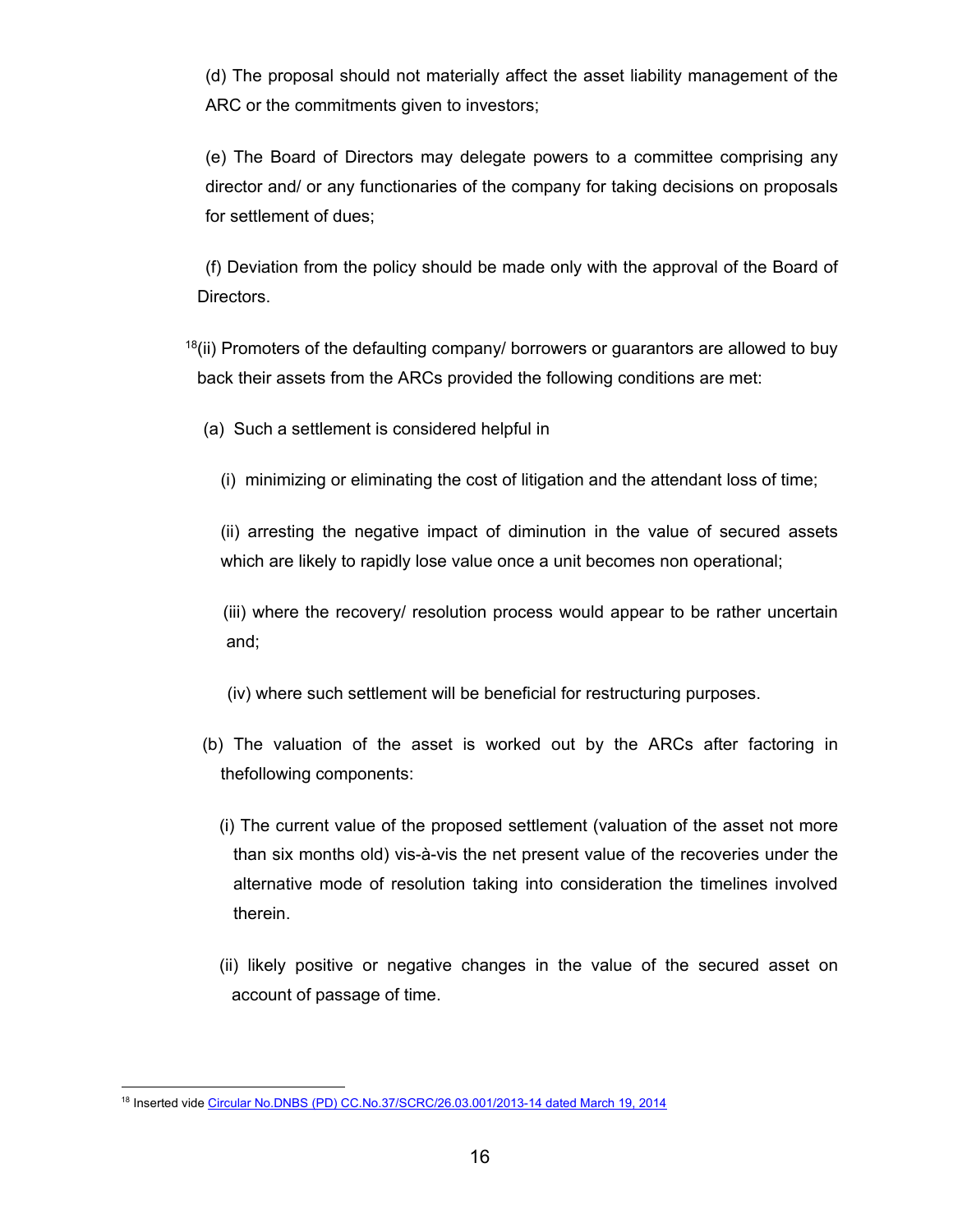(iii) likely diminution in realisation due to accumulation of statutory dues, liability to employees etc.

(iv) other factors, if any, which may affect recoveries.

(c) ARCs shall frame a Policy duly approved by the Board of Directors, which should include the above aspects besides those already contained in clause  $6(B)(5)(i)(a)$  mentioned above.

### [19](#page-16-0)(6) **Conversion of any portion of debt into equity of a borrower company**

(i) Every ARC shall frame a policy, duly approved by the Board of Directors, laying down the broad parameters for conversion of debt into shares of the borrower company;

In cases of the Financial Assets which have turn around potential after restructuring but normally with huge default and unsustainable level of debt, it will be necessary to arrive at sustainable level of debt, on the basis of evaluation of detailed business plan with projected level of operations, which can be serviced by the company. A part of residual unsustainable debt may have to be converted to equity for an optimal debt equity structure. While ARCs are permitted to have significant influence or have a say in decisions surrounding the borrower company's turn around through conversion of debt into shares, they should not be seen to be running the companies. The shareholding of the ARC shall not exceed 26% of the post converted equity of the company under reconstruction.

<sup>[20](#page-16-1)</sup>Provided that ARCs meeting the criteria set out in sub-paragraph (a) below shall be exmepted from the cap of 26% subject to compliance with the provisions of the Act, Guidelines/ Instructions issued by the Bank from time to time as applicable to ARCs as well as Foreign Exchange Management Act, 1999, Reserve Bank of India Act, 1934, Companies Act, 2013, SEBI Regulations and other relevant Statutes. The extent of shareholding post conversion of debt into equity shall be in accordance with permissible Foreign Direct Investment (FDI) limit for that specific sector.

(a) ARCs that meet the conditions mentioned below are exempted from the limit of shareholding at 26% of post converted equity of the borrower company:

 <sup>19</sup> Inserted vide [Circular No.DNBS \(PD\)CC No.35/SCRC/26.03.001/2013-14 dated January 23, 2014](https://www.rbi.org.in/scripts/FS_Notification.aspx?Id=8707&fn=14&Mode=0)

<span id="page-16-1"></span><span id="page-16-0"></span><sup>&</sup>lt;sup>20</sup> Inserted vide <u>Circular No.DNBR.PD(ARC)CC.No.04/26.03.001/2017-18 dated November 23, 2017</u>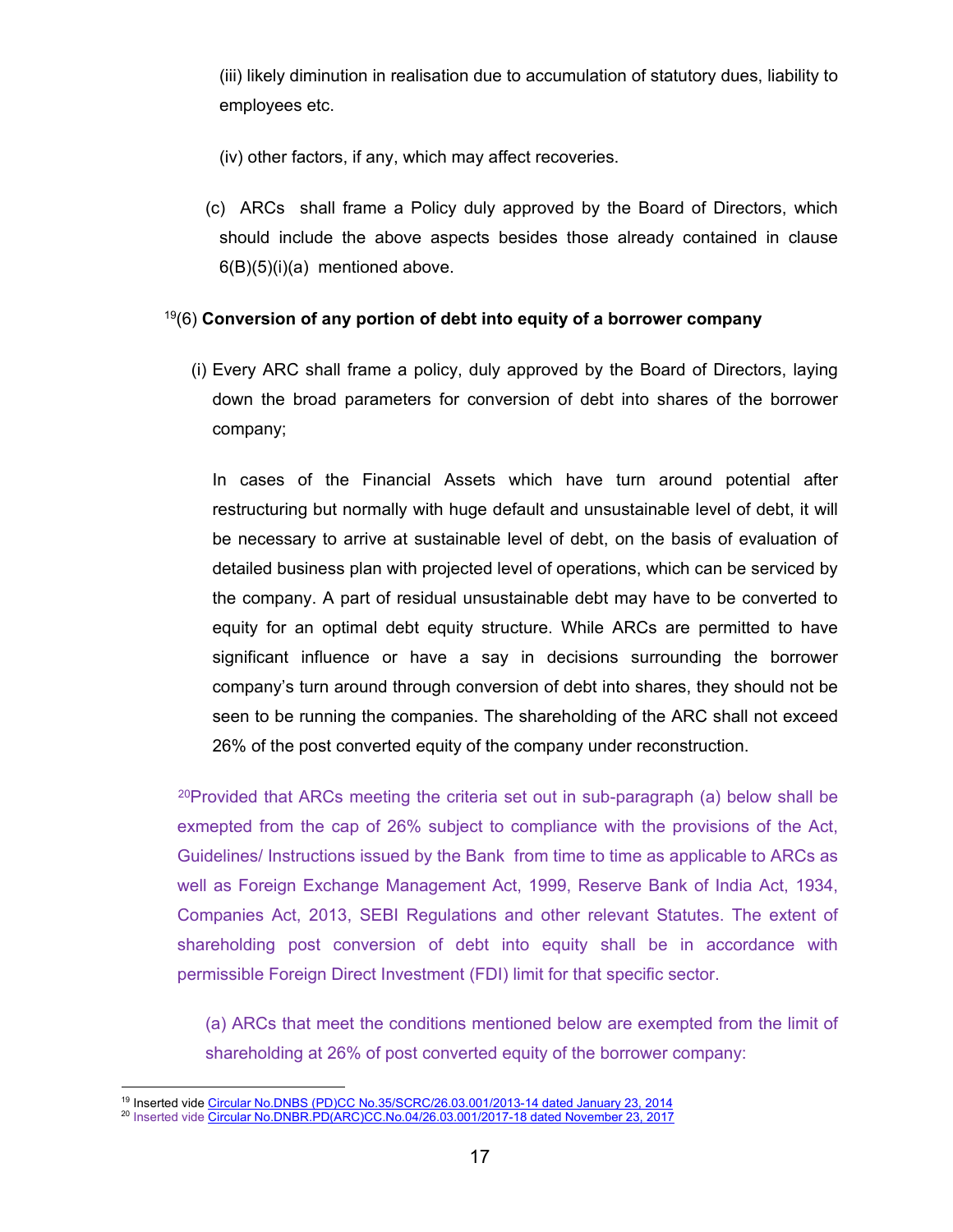(i) The ARC shall be in compliance with NOF requirement of Rs.100 crore on an ongoing basis;

(ii) At least half of the Board of Directors of the ARC comprises of independent directors;

(iii) The ARC shall frame policy on debt to equity conversion with the approval of its Board of Directors and may delegate powers to a Committee comprising majority of independent directors for taking decisions on proposals of debt to equity conversion;

(iv) The equity shares acquired under the scheme shall be periodically valued and marked to market. The frequency of valuation shall be at least once in a month.

(b) The ARC shall explore the possibility of preparing a panel of sector-specific management firms/ individuals having expertise in running firms/ companies which could be considered for managing the companies.

# **C. Plan for realisation of financial assets**

(i) Every ARC may, within the planning period, formulate a plan for realisation of assets, which may provide for one or more of the following measures :

- (a) Rescheduling of payment of debts payable by the borrower;
- (b) Enforcement of security interest in accordance with the provisions of the Act;
- (c) Settlement of dues payable by the borrower;

(d) Change in or take over of the management, or sale or lease of the whole or part of business of borrower as stated in paragraphs  $6(B)(1)$  and  $6(B)(2)$  herein above;

 $21(e)$  $21(e)$  conversion of any portion of debt into shares of a borrower company.

 $22$ (ii) ARC shall formulate the policy for realisation of financial assets under which the period for realisation shall not exceed five years from the date of acquisition of the financial asset concerned.

<span id="page-17-1"></span><span id="page-17-0"></span> <sup>21</sup> Inserted vide [Circular No.DNBS \(PD\) CC.No.35/SCRC/26.03.001/2013-14 dated January 23, 2014](https://www.rbi.org.in/scripts/FS_Notification.aspx?Id=8707&fn=14&Mode=0)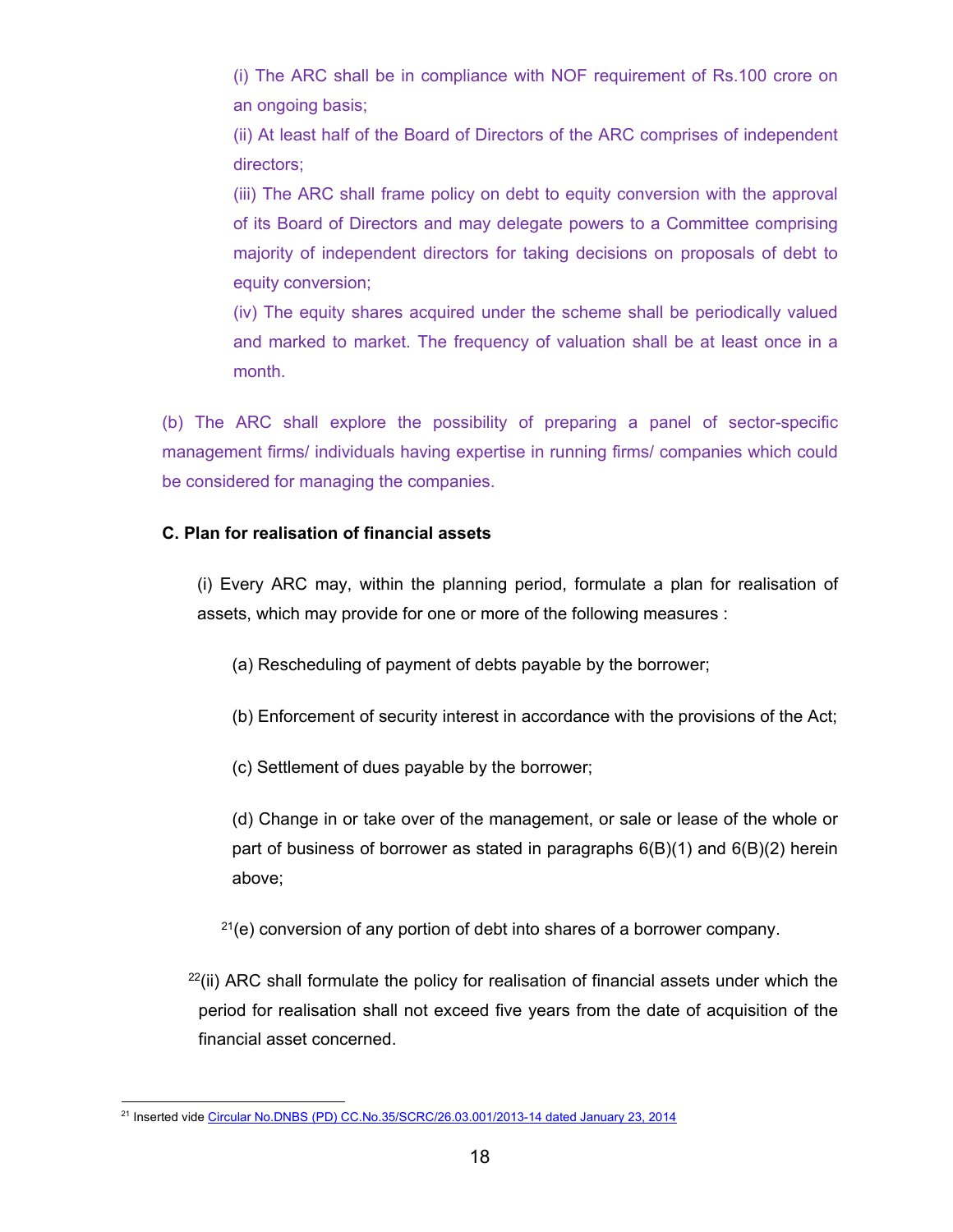(iii) The Board of Directors of the ARC may increase the period for realisation of financial assets so that the total period for realisation shall not exceed eight years from the date of acquisition of financial assets concerned.

(iv) In case the ARC is one of the lenders in an account where a resolution plan has been finalised and the same extends beyond the maximum resolution period allowed for ARCs as per clause (iii) above, the ARC may accept a resolution period co-terminus with other secured lenders.

(v) The Board of Directors of the ARC shall specify the steps that will be taken by the ARC to realise the financial assets within the time frame referred to in clause (ii) or (iii) above as the case may be.

(vi) The Qualified Buyers (QBs) shall be entitled to invoke the provisions of Section 7(3) of the Act only at the end of such extended period, if the period for realisation is extended under clause (iii) above.

# **7. Securitisation**

[23\(](#page-18-0)1) **Issue of SRs** - An ARC shall give effect to the provisions of Sections 7(1) and 7(2) of the Act through one or more trusts set up exclusively for the purpose. The ARC shall transfer the assets to the said trusts at the price at which those assets were acquired from the originator if the assets are not acquired directly on the books of the trust :

(i) The trusts shall issue SRs only to QBs; and hold and administer the financial assets for the benefit of the QBs;

(ii) The trusteeship of such trusts shall vest with the ARC;

(iii) The ARC proposing to issue SRs, shall, prior to such an issue, formulate a policy, duly approved by the Board of Directors, providing for issue of SRs under each scheme formulated by the trust;

(iv) The policy referred to in clause (iii) above shall provide that the SRs issued would be transferable / assignable only in favour of other QBs.

<sup>&</sup>lt;sup>22</sup> Substituted vide [Notification No.DNBS.PD\(SC/RC\).8/CGM\(ASR\)-2010 dated April 21, 2010](https://www.rbi.org.in/Scripts/NotificationUser.aspx?Id=5614&Mode=0#R)

<span id="page-18-0"></span><sup>&</sup>lt;sup>23</sup> Substituted vide [Notification No.DNBS.PD\(SC/RC\).8/CGM \(ASR\)-2010 dated April 21, 2010](https://www.rbi.org.in/Scripts/NotificationUser.aspx?Id=5614&Mode=0#R)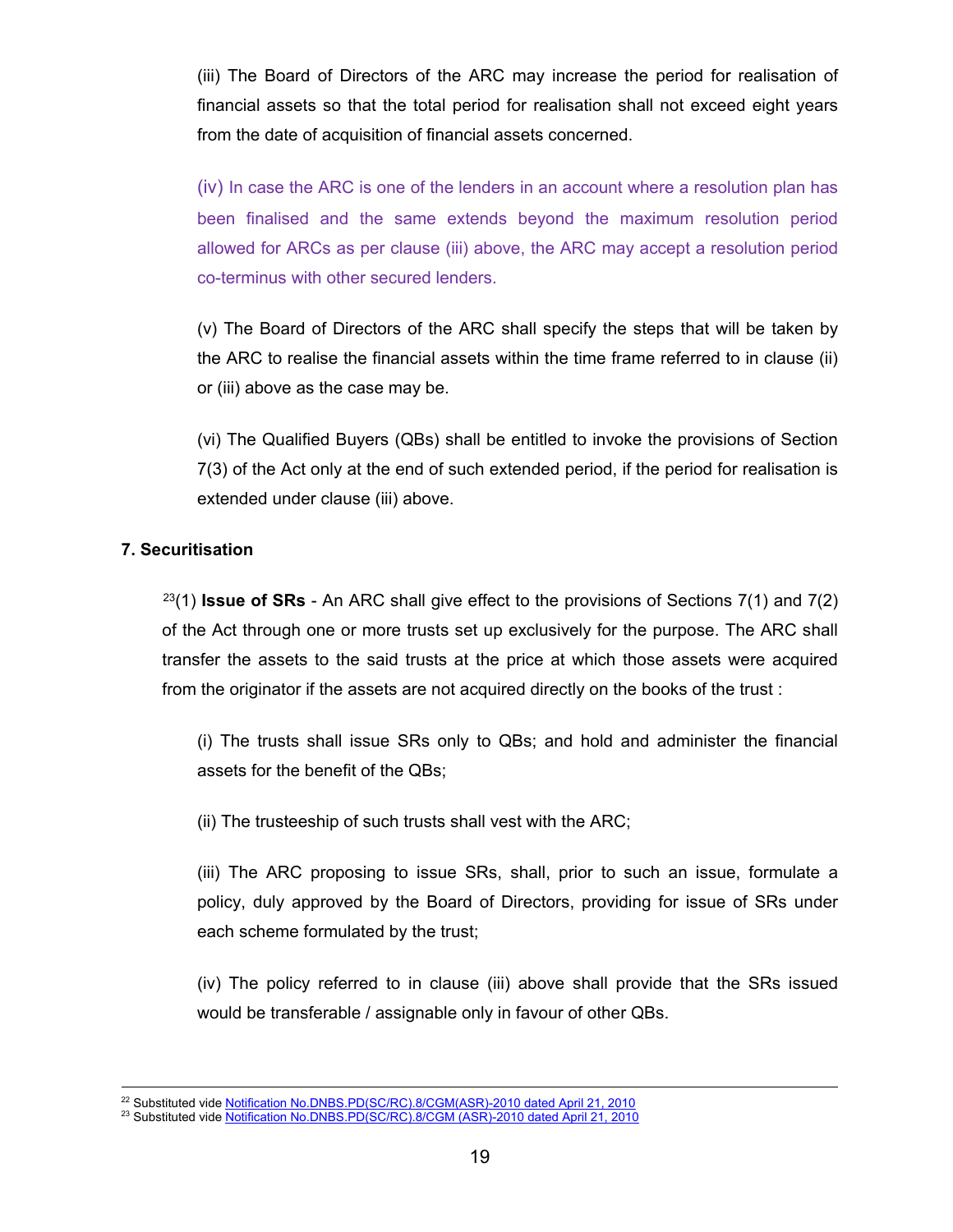# **[24\(](#page-19-0)2) Investment in SRs issued by the trusts floated by ARC**

ARC shall by transferring funds, invest a minimum of 15% of the SRs of each class issued by them under each scheme on an ongoing basis till the redemption of all the SRs issued under such scheme.

# **[25\(](#page-19-1)3) Restructuring Support Finance**

An ARC can utilize a part of funds raised under a scheme from the QBs for restructuring of financial assets acquired under the relative scheme subject to following conditions:

(i) ARCs with acquired assets in excess of Rs.500 crore can float the fund under a scheme which envisages the utilization of part of funds raised from QBs in terms of Section 7(2) of the Act, for restructuring of financial assets acquired out of such funds.

(ii) The extent of funds that shall be utilized for reconstruction purpose should not be more than 25% of the funds raised under the scheme in terms of Section 7(2) of the Act. The funds raised to be utilized for reconstruction (within the ceiling of 25%) should be disclosed upfront in the scheme. Further, the funds utilized for reconstruction purposes should be separately accounted for.

(iii) Every ARC shall frame a policy, duly approved by the Board of Directors, laying down the broad parameters for utilization of funds raised from QBs under such a scheme.

# **(**4**) Disclosures**

 $\overline{a}$ 

Every ARC intending to issue SRs shall make disclosures as mentioned in the [Annex.](#page-31-0)

[26](#page-19-2)**(5)** In order to enable the QBs to know the value of their investments in the SRs issued by the ARC, the ARCs registered with the Bank under the Act, were advised to declare NAV of the SRs issued by them at periodical intervals.

<span id="page-19-0"></span><sup>&</sup>lt;sup>24</sup> Inserted vide [Circular No.DNBS\(PD\) CC.No.41/SCRC/26.03.001/2014-15 dated August 05, 2014](https://www.rbi.org.in/Scripts/NotificationUser.aspx?Id=9154&Mode=0)

<span id="page-19-1"></span><sup>&</sup>lt;sup>25</sup> Inserted vide [Circular No.DNBS \(PD\) CC.No.37/SCRC/26.03.001/2013-14 dated March 19, 2014](https://www.rbi.org.in/Scripts/NotificationUser.aspx?Id=8776&Mode=0)

<span id="page-19-2"></span><sup>26</sup> Inserted vide [Notification No.DNBS.PD\(SC/RC\).9/CGM \(ASR\)-2010 dated April 21, 2010](https://www.rbi.org.in/Scripts/NotificationUser.aspx?Id=5613&Mode=0#R)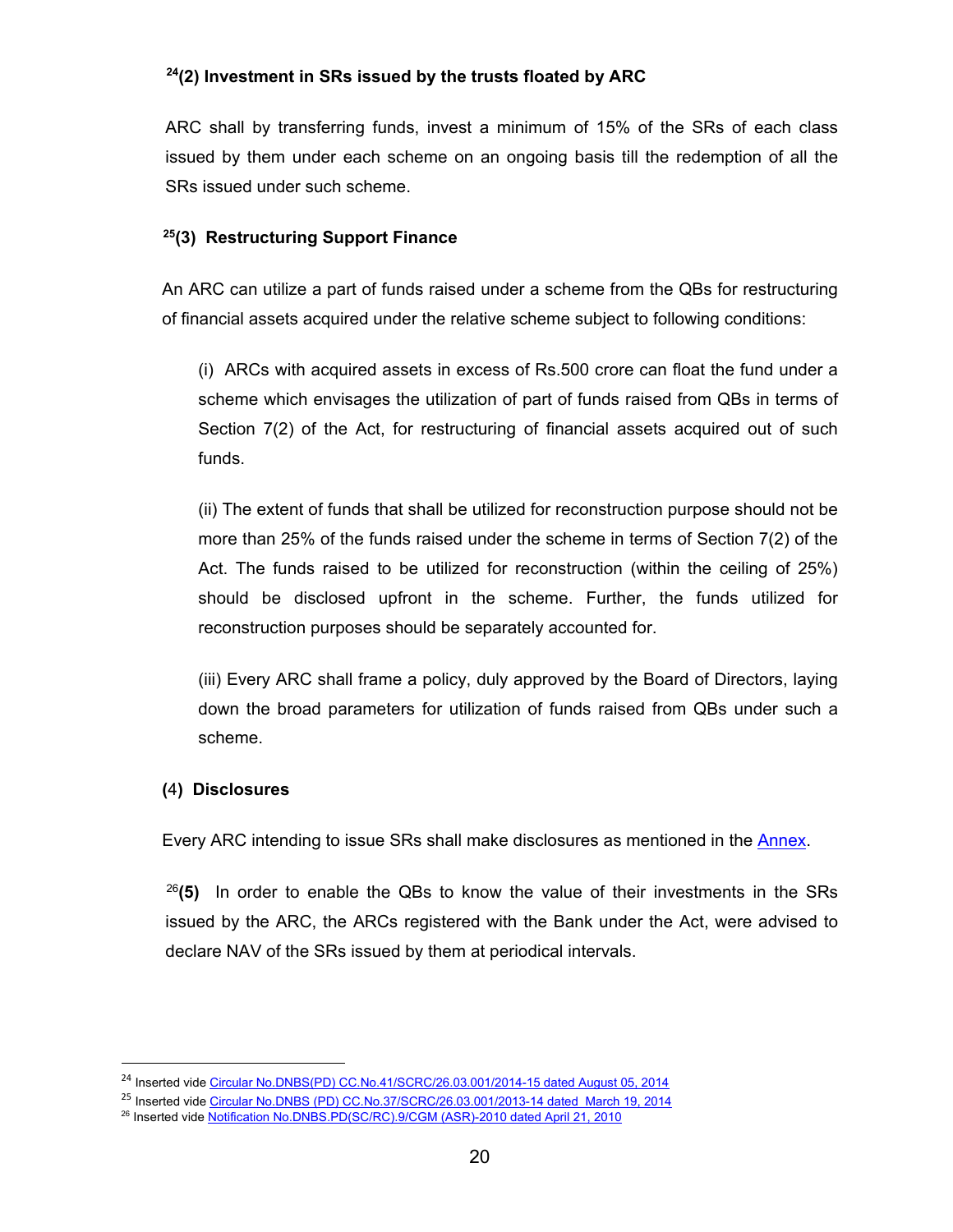# **8. Requirement as to capital adequacy**

(1) Every ARC shall maintain, on an ongoing basis, a capital adequacy ratio, which shall not be less than fifteen percent of its total risk weighted assets. The risk-weighted assets shall be calculated as the weighted aggregate of On-Balance Sheet and Off-Balance Sheet items as detailed hereunder:

# **Weighted risk assets**

| <b>On-Balance Sheet Items</b>     |                                             | <b>Percentage Risk Weight</b> |  |  |
|-----------------------------------|---------------------------------------------|-------------------------------|--|--|
| (a)                               | Cash and deposits with scheduled commercial |                               |  |  |
|                                   | banks/ NABARD/ SIDBI                        |                               |  |  |
| (b)                               | Investments in Government securities        |                               |  |  |
| (c)                               | Shares in other SCs/RCs                     | 0                             |  |  |
| All Other assets<br>(d)           |                                             | 100                           |  |  |
| <b>Off-Balance Sheet Items</b>    |                                             |                               |  |  |
| <b>All Contingent Liabilities</b> |                                             | 50                            |  |  |

# **9. Deployment of Funds**

(i) The ARC, may as a sponsor and for the purpose of establishing a joint venture, invest in the equity share capital of a ARC formed for the purpose of asset reconstruction;

 $27$ (ii) The ARC may deploy any surplus funds available with it, in terms of a policy framed in this regard by its Board of Directors, only in Government securities and deposits with scheduled commercial banks, Small Industries Development Bank of India, National Bank for Agriculture and Rural Development or such other entity as may be specified by the Bank from time to time;

 $28(iii)$  $28(iii)$  No ARC shall, invest in land or building,

 <sup>27</sup> Substituted vide [Notification No.DNBS.PD\(SC/RC\).8/CGM\(ASR\)-2010 dated April 21, 2010](https://www.rbi.org.in/Scripts/NotificationUser.aspx?Id=5614&Mode=0#R)

<span id="page-20-1"></span><span id="page-20-0"></span><sup>&</sup>lt;sup>28</sup> Substituted vide <u>Notification No.DNBS.PD(SC/RC).8/CGM(ASR)-2010 dated April 21, 2010</u>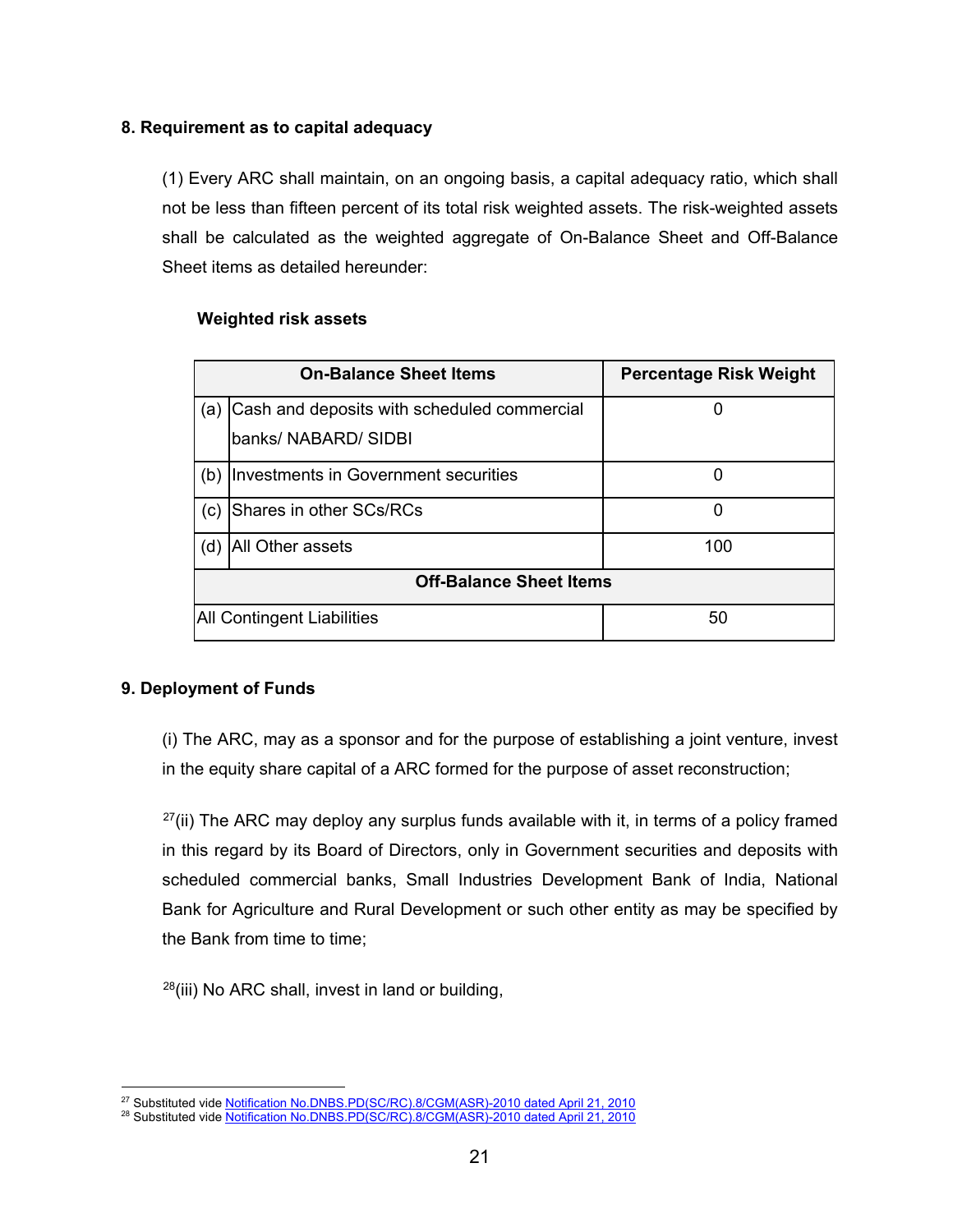Provided that the restriction shall not apply to investment by ARC in land and buildings for its own use up to 10% of its owned fund;

Provided further that the restriction shall not apply to land and building acquired by the ARC in satisfaction of claims in ordinary course of its business of reconstruction of assets in accordance with the provisions of Act;

Provided further that any land and / or building acquired by ARC in the ordinary course of its business of reconstruction of assets while enforcing its security interest, shall be disposed of within a period of five years from the date of such acquisition or such extended period as may be permitted by the Bank in the interest of realization of the dues of the ARC.

 $^{29}$  $^{29}$  $^{29}$ (iv) ARCs may deploy their funds for undertaking restructuring of acquired loan account with the sole purpose of realizing their dues.

# **10. Accounting Year**

Every ARC shall prepare its balance sheet and profit and loss account as on March 31 every year. ARCs are advised in their balance sheet to classify all the liabilities due within one year as "current liabilities" and assets maturing within one year along with cash and bank balances as "current assets". Capital and Reserves will be treated as liabilities on liability side while investment in SRs and long-term deposits with banks will be treated as fixed assets on the assets side.

# **11. Asset Classification**

# (1) **Classification**

(i) Every ARC shall, after taking into account the degree of well-defined credit weaknesses and extent of dependence on collateral security for realisation, classify the assets [30](#page-21-1)[held in its own books] into the following categories, namely :

(a) Standard assets

# (b) NPAs.

 <sup>29</sup> Inserted vide [Circular No.DNBS/PD \(SC/RC\)CC.No.13/26.03.001/2008-09 dated April 22, 2009](https://www.rbi.org.in/scripts/FS_Notification.aspx?Id=4943&fn=14&Mode=0)

<span id="page-21-1"></span><span id="page-21-0"></span><sup>&</sup>lt;sup>30</sup> Modified vide <u>Notification No.DNBS.PD(SC/RC).8/CGM(ASR)-2010 dated April 21, 2010</u>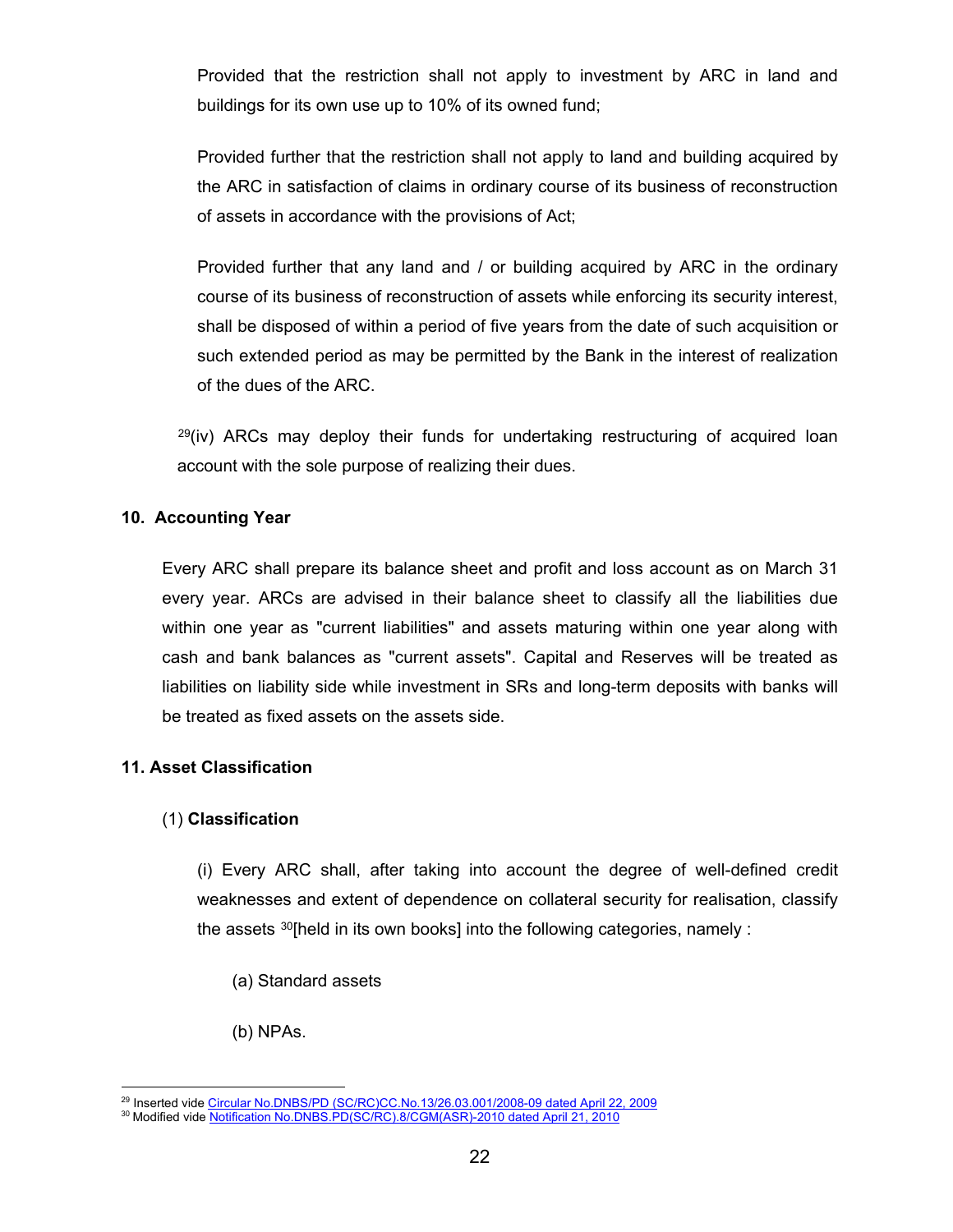(ii) The NPAs shall be classified further as

(a) 'Sub-standard asset' for a period not exceeding twelve months from the date it was classified as NPA;

b) 'Doubtful asset' if the asset remains a sub-standard asset for a period exceeding twelve months;

 $31(c)$  $31(c)$  'Loss asset' if (A) the asset is non-performing for a period exceeding 36 months; (B) the asset is adversely affected by a potential threat of nonrecoverability due to either erosion in the value of security or non-availability of security; (C) the asset has been identified as loss asset by the ARC or its internal or external auditor; or (D) the financial asset including SRs is not realized within the total time frame specified in the plan for realization formulated by the ARC under paragraph  $6(C)(ii)$  or  $6(C)(iii)$  and the ARC or the trust concerned continues to hold those assets.

(iii) Assets acquired by the ARC for the purpose of asset reconstruction may be treated as standard assets during the planning period, if any.

# (2) **Asset Reconstruction: Renegotiated / Rescheduled assets**

(i) Where the terms of agreement regarding interest and/ or principal relating to standard asset have been renegotiated or rescheduled by an ARC (other wise than during planning period) the asset concerned shall be classified as sub-standard asset with effect from the date of renegotiation/ reschedulement or continue to remain as a sub-standard or doubtful asset as the case be.

(ii) The asset may be upgraded as a standard asset only after satisfactory performance for a period of twelve months as per the renegotiated / rescheduled terms.

<span id="page-22-0"></span><sup>&</sup>lt;sup>31</sup> Modified vide [Notification No.DNBS.PD\(SC/RC\).8/CGM\(ASR\)-2010 dated April 21, 2010](https://www.rbi.org.in/Scripts/NotificationUser.aspx?Id=5614&Mode=0#R)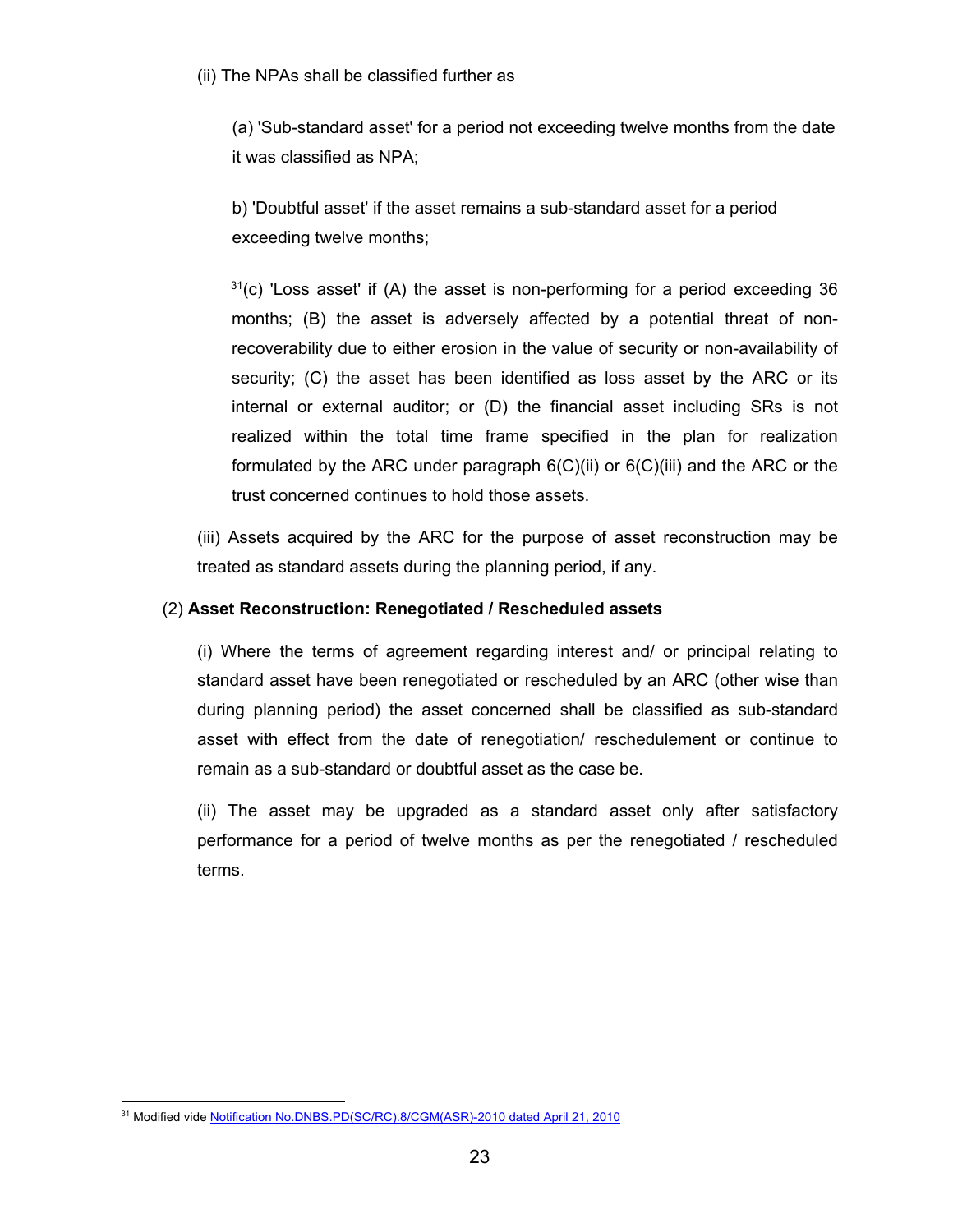## (3) **Provisioning requirements**

| <b>Asset Category</b>  | <b>Provision Required</b>                                                                         |                                                                                                         |  |  |
|------------------------|---------------------------------------------------------------------------------------------------|---------------------------------------------------------------------------------------------------------|--|--|
| Sub-standard<br>Assets | A general provision of 10% of the outstanding;                                                    |                                                                                                         |  |  |
| Doubtful Assets        | (i)                                                                                               | 100% provision to the extent the asset is not covered by<br>the estimated realisable value of security; |  |  |
|                        | (ii)                                                                                              | In addition to item (i) above, 50% of the remaining<br>outstanding.                                     |  |  |
| Loss Assets            |                                                                                                   | The entire asset shall be written off.                                                                  |  |  |
|                        | (If, for any reason, the asset is retained in the books, 100%)<br>thereof shall be provided for). |                                                                                                         |  |  |

Every ARC shall make provision against NPAs, as under: -

### **12. Investments**

 $32(i)$  $32(i)$  Considering nature of investment in SRs where underlying cash flows are dependent on realization from non-performing assets, it can be classified as available for sale. Hence investments in SRs may be aggregated for the purpose of arriving at net depreciation/ appreciation of investments under the category. Net depreciation, if any shall be provided for. Net Appreciation, if any should be ignored.

(ii) All other investments should be valued at lower of cost or realisable value. Where market rates are available, the market value would be presumed to be the realisable value and in cases where market rates are not available, the realisable value should be the fair value. However, investments in other registered ARC shall be treated as long term investments and valued in accordance with the Accounting Standards and Guidance notes issued by the Institute of Chartered Accountants of India (ICAI).

### **13. Income recognition**

[33\(](#page-23-1)i) *Yield on SRs* should be recognised only after the full redemption of the entire principal amount of SRs. This will be effective from the accounting year 2014-15.

(ii) *Upside income* should be recognized only after full redemption of SRs. This will be effective from the accounting year 2014-15.

 <sup>32</sup> Inserted vide [Circular No. DNBS \(PD\) CC No.38/SCRC/26.03.001/2013-14 dated April 23, 2014](https://www.rbi.org.in/Scripts/NotificationUser.aspx?Id=8849&Mode=0)

<span id="page-23-1"></span><span id="page-23-0"></span><sup>&</sup>lt;sup>33</sup> Inserted vide <u>Circular No.DNBS (PD) CC No.38/SCRC/26.03.001/2013-14 dated April 23, 2014</u>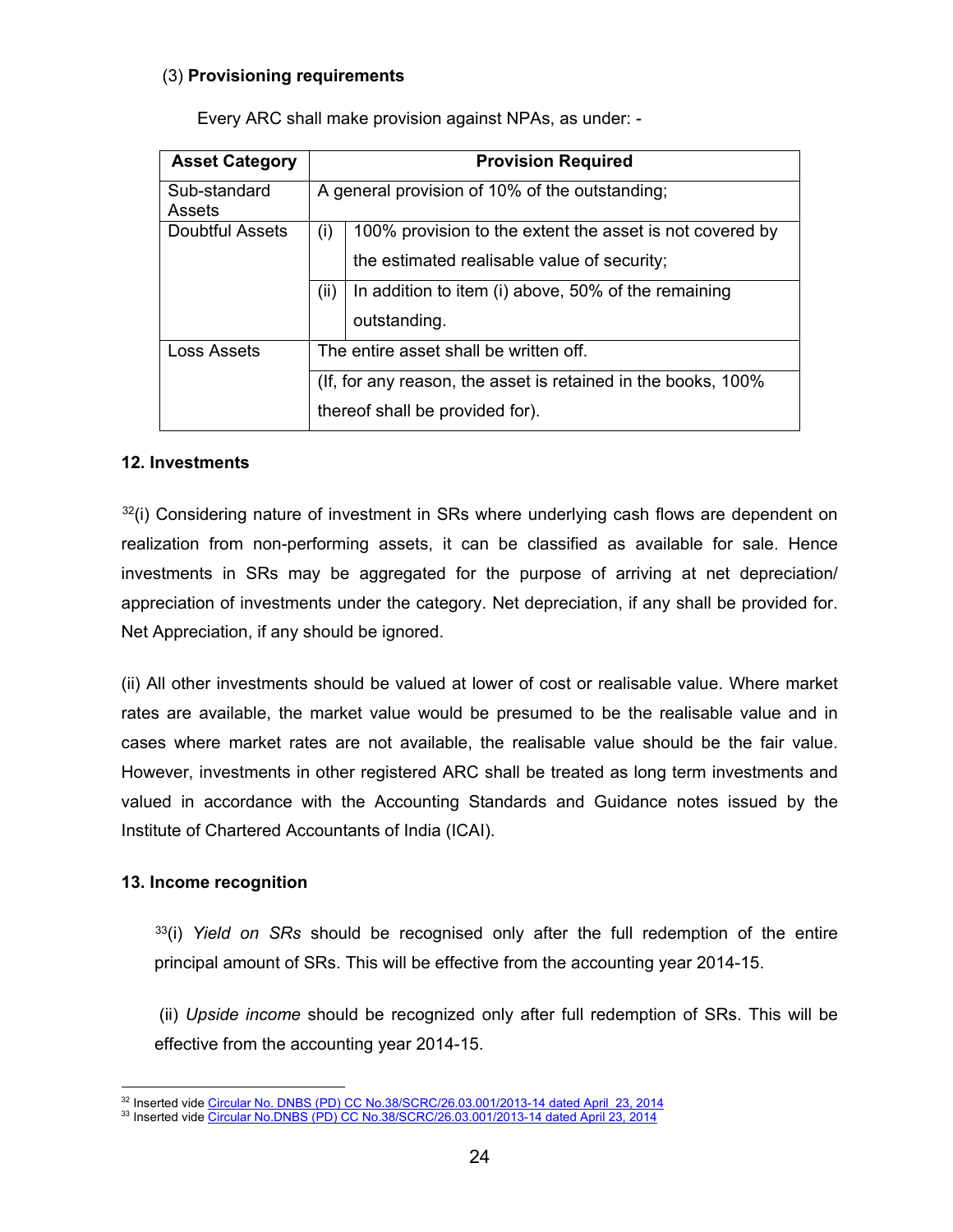$34(iii)$  $34(iii)$  Management fees should be calculated and charged as a percentage of the NAV calculated at the lower end of the range of the Recovery Rating specified by the Credit Rating Agency (CRA) provided that the same is not more than the acquisition value of the underlying asset. However, management fees are to be reckoned as a percentage of the actual outstanding value of SRs, before the availability of NAV of SRs.

Management fees may be recognized on accrual basis. Management fees recognized **during** the planning period must be realized within 180 days from the date of expiry of the planning period. Management fees recognized **after** the planning period should be realized within 180 days from the date of recognition. Unrealised Management fees should be reversed thereafter. Further any unrealized Management fees will be reversed if before the prescribed time for realisation, NAV of the SRs fall below 50% of face value. However, ARCs are allowed to write off the accrued unrealised Management Fee receivables prior to March 31, 2014 in a staggered manner in four half-yearly instalments over a period of two years, 2014-15 and 2015-16 subject to the disclosure of age wise such receivables in the Balance Sheet of the company.

(iv) The income recognition on all other items shall be based on recognised accounting principles;

(v) All the Accounting Standards and Guidance Notes issued by the ICAI shall be followed in so far as they are not inconsistent with the guidelines contained herein;

(vi) Interest and any other charges in respect of all the NPAs shall be recognised only when they are actually realised. Any such unrealised income recognised by an ARC before the asset became non-performing and remaining unrealised shall be derecognised.

# **14. Disclosures in the balance sheet**

- (1) Every ARC shall, in addition to the requirements of Schedule III of the Companies
- Act, 2013, prepare the following schedules and **annex** them to its balance sheet :

# **Continuing Disclosures**

(i) The names and addresses of the banks/ FIs from whom financial assets were acquired and the value at which such assets were acquired from each such bank/ FIs;

<span id="page-24-0"></span> <sup>34</sup> Inserted vide [Notification No.DNBS\(PD-SC/RC\) No.11/PCGM \(KKV\)/-2014 dated August 05, 2014](https://www.rbi.org.in/scripts/FS_Notification.aspx?Id=9154&fn=14&Mode=0#S1)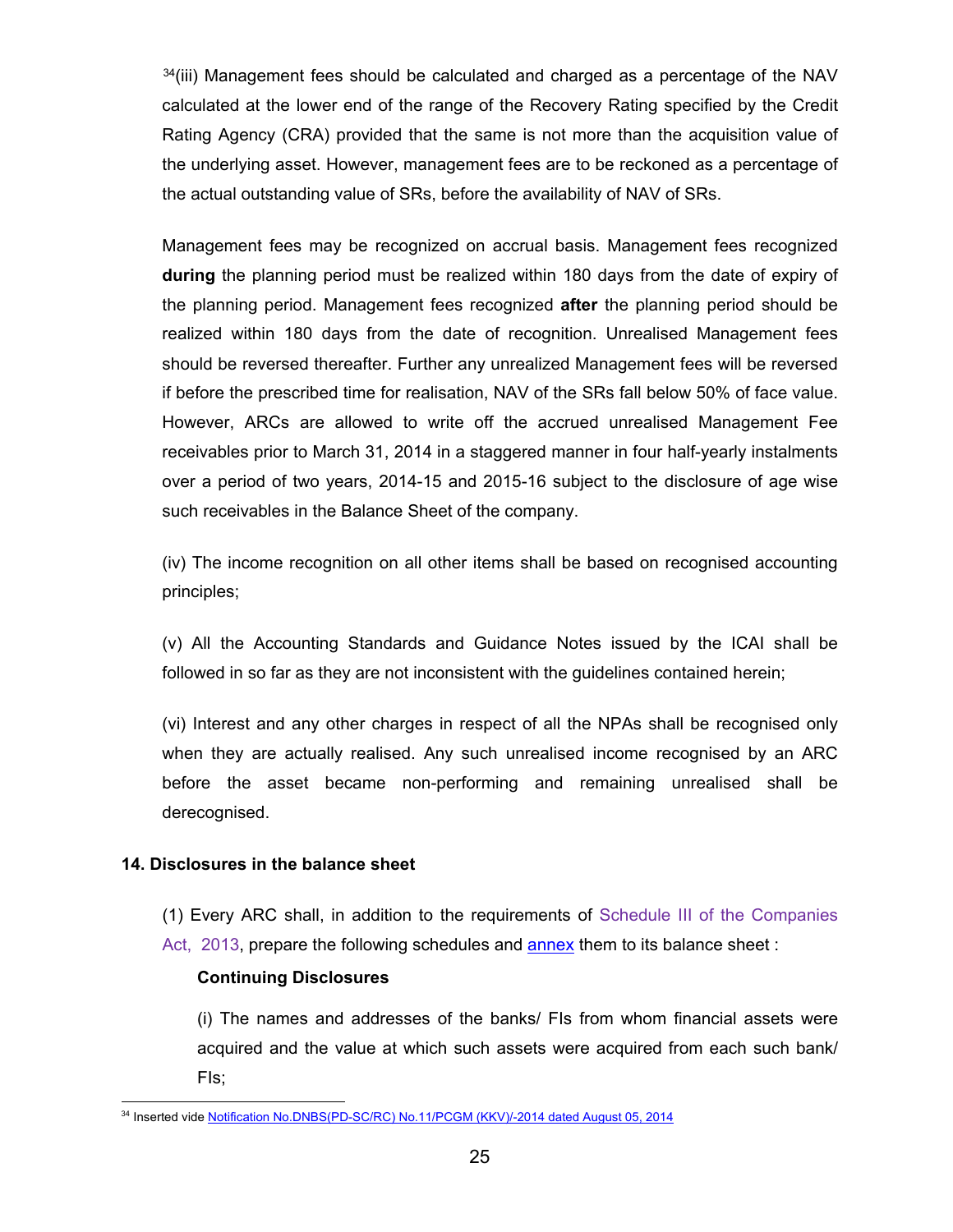(ii) Dispersion of various financial assets industry-wise and sponsor-wise. (dispersion is to be indicated as a percentage to the total assets);

(iii) Details of related parties as per Accounting Standard and Guidance notes issued by the ICAI and the amounts due to and from them;

(iv) A statement clearly charting therein the migration of financial assets from standard to non-performing;

 $35$ [(v) Value of financial assets acquired during the financial year either on its own books or in the books of the trust;

(vi) Value of financial assets realized during the financial year;

(vii) Value of financial assets outstanding for realization as at the end of the financial year;

(viii) Value of SRs redeemed partially, and the SRs redeemed fully during the financial year;

(ix) Value of SRs pending for redemption as at the end of the financial year;

(x) Value of SRs which could not be redeemed as a result of non-realization of the financial asset as per the policy formulated by the ARC under Paragraph 6(C)(ii) or  $6(C)(iii)$ ;

(xi) Value of land and/ or building acquired in ordinary course of business of reconstruction of assets (year wise);]

 $36(xii)$  $36(xii)$  The basis of valuation of assets if the acquisition value of the assets is more than the Book Value;

(xiii) The details of the assets disposed of (either by write off or by realization) during the year at a discount of more than 20% of valuation as on the previous year end and the reasons therefor;

<span id="page-25-0"></span> <sup>35</sup> Inserted vide [Circular No.DNBS \(PD\)CC.No.18/SCRC/26.03.001/2009-2010 dated April 21, 2010](https://www.rbi.org.in/Scripts/NotificationUser.aspx?Id=5614&Mode=0)

<span id="page-25-1"></span><sup>36</sup> Inserted vide [Notification No.DNBS\(PD-SC/RC\) No.11/PCGM \(KKV\)/-2014 dated August 05, 2014](https://www.rbi.org.in/scripts/FS_Notification.aspx?Id=9154&fn=14&Mode=0#S1)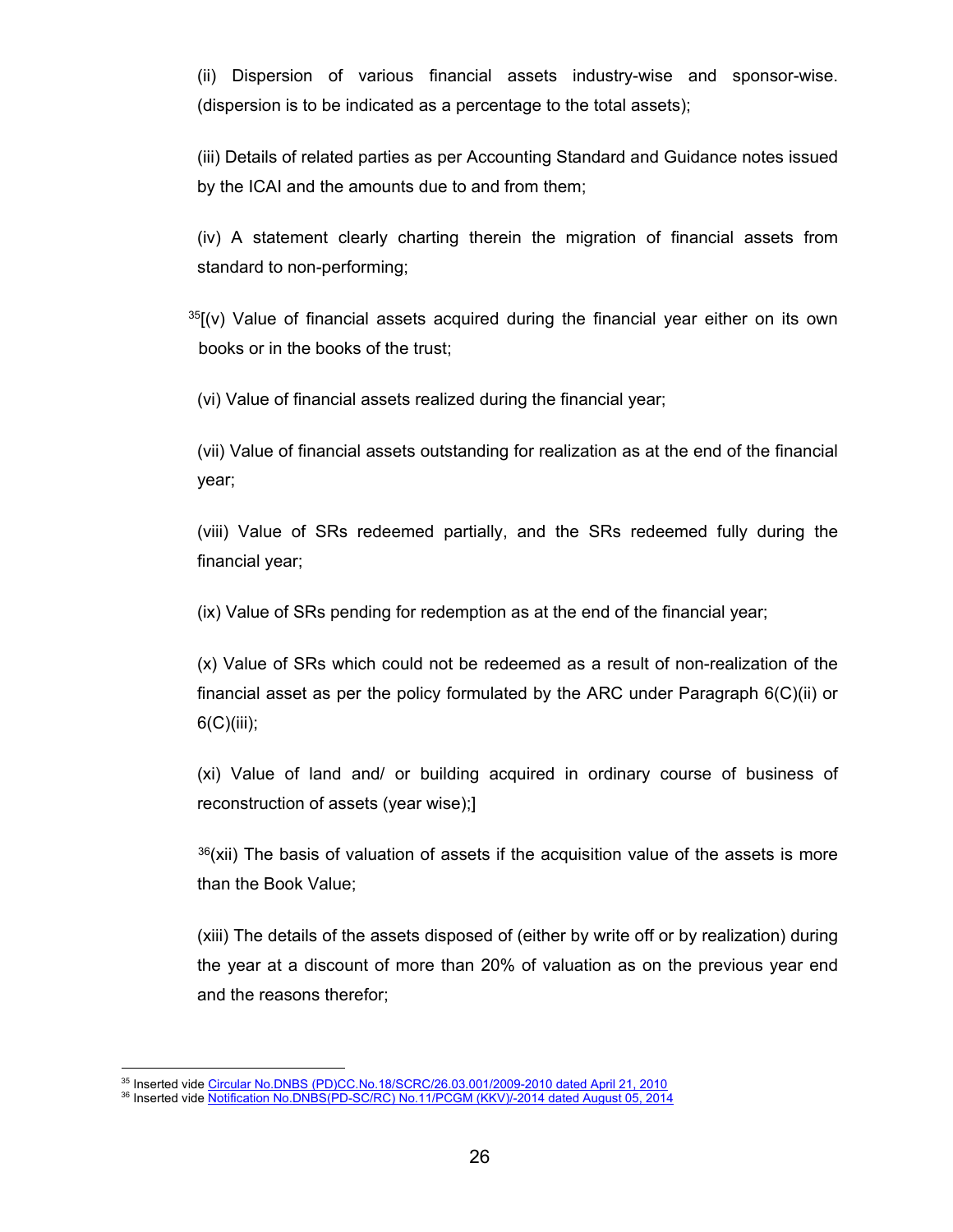(xiv) The details of the assets where the value of the SRs has declined more than 20% below the acquisition value.

(2) (i) The accounting policies adopted in preparation and presentation of the financial statements shall be in conformity with the applicable prudential norms prescribed by the Bank;

(ii) Where any of the accounting policies is not in conformity with these guidelines/ instructions, the particulars of departures shall be disclosed together with the reasons therefor and the financial impact on account thereof. Where such an effect is not ascertainable, the fact shall be so disclosed citing the reasons therefor;

(iii) An inappropriate treatment of an item in Balance Sheet or Profit and Loss Account cannot be deemed to have been rectified either by disclosure of accounting policies used or by disclosure in notes to balance sheet and profit and loss account.

### **15. Internal Audit**

Every ARC shall put in place an effective Internal Control System providing for periodical checks and review of the asset acquisition procedures and asset reconstruction measures followed by the company and matters related thereto.

# **16. Exemptions**

The Bank may, if it considers necessary for avoiding any hardship to ARC, or for any other just and sufficient reason exempt all ARCs or a particular ARC or class of ARCs, from all or any of the provisions of these guidelines/ instructions either generally or for any specified period, subject to such conditions as the Bank may impose.

# **17**. **Submission of Quarterly Statement**

<sup>[37](#page-26-0)</sup>ARCs are advised to follow the instructions contained in **Master Direction-Non-Banking** [Financial Company Returns \(Reserve Bank\) Directions, 2016](https://www.rbi.org.in/Scripts/BS_ViewMasDirections.aspx?id=10620) as amended from time to time.

<span id="page-26-0"></span><sup>&</sup>lt;sup>37</sup> Substituted vide [Master Direction DNBS.PPD.02/66.15.001/2016-17 dated September 29, 2016](https://www.rbi.org.in/Scripts/BS_ViewMasDirections.aspx?id=10620)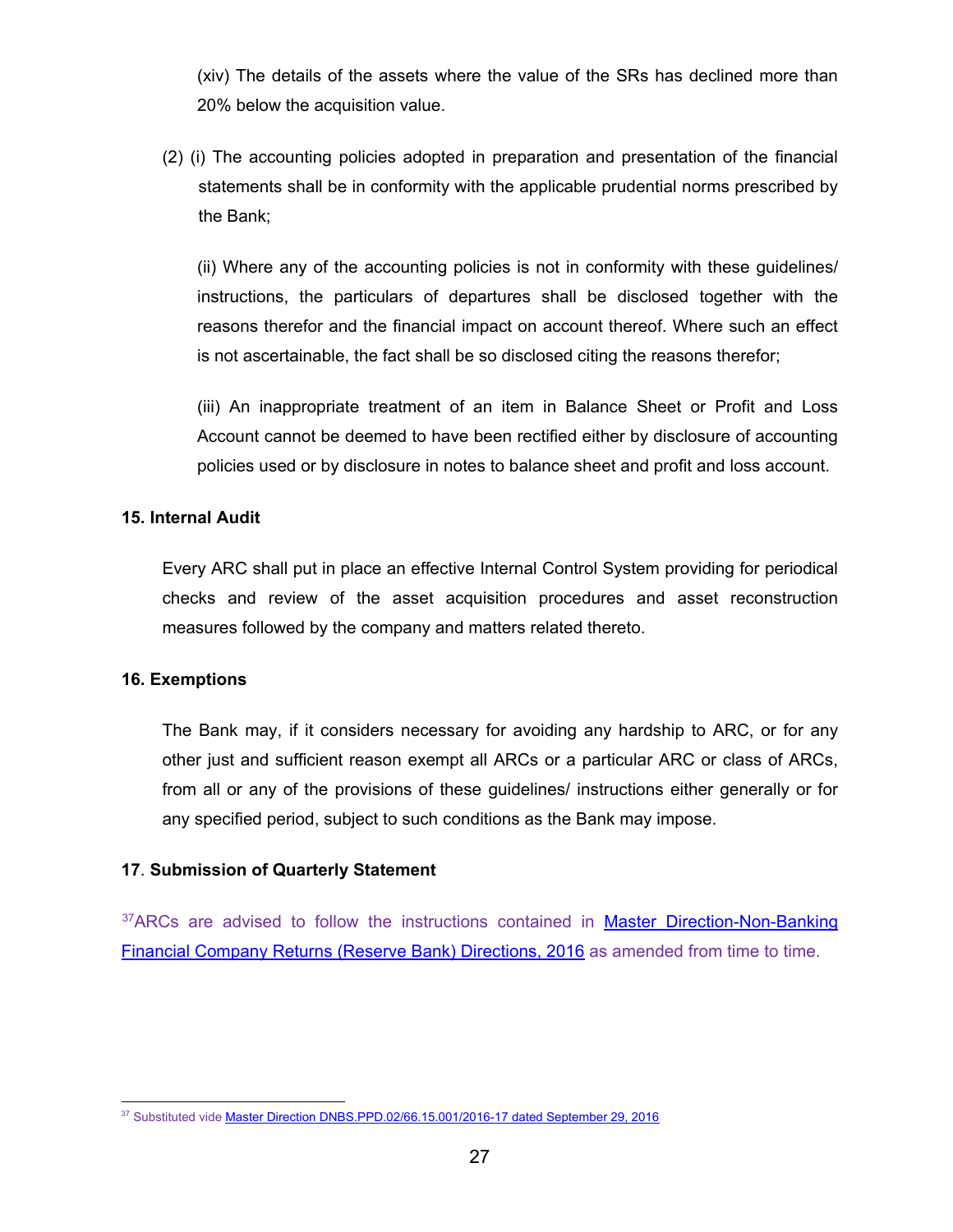### **18**. **Submission of Audited Balance Sheet**

 $38$  All the ARCs were advised to furnish a copy of audited balance sheet along with the Directors' Report / Auditors' Report every year within one month from the date of Annual General Body Meeting, in which the audited accounts are adopted, to the Regional Office of the Department of Supervision of the Bank under whose jurisdiction it is registered.

# [39](#page-27-1)**19**. **Submission of data to Credit Information Companies**

(1) Every ARC shall become a member of at least one credit information company (CIC) which has obtained certificate of registration from the Bank in terms of Section 5 of the Credit Information Companies (Regulation) Act, 2005.

(2) ARC shall provide periodically to the CIC of which it is a member, accurate data / history of the borrowers.

(3) ARCs should submit the list of wilful defaulters as at end of March, June, September and December every year to the CIC of which it is a member.

(4) Every ARC shall place on its website the list of suit-filed accounts of wilful defaulters.

For the purpose of this paragraph, the expression "wilful defaulter" shall have the same meaning as is assigned to that expression in the circulars issued to banks by Department of Regulation.

# **20. Filing of transactions with Central Registry set up under the Act**

ARCs shall file and register the records of all transactions related to securitisation, reconstruction of financial assets and creation of security interest, if any, with Central Registry.

### [40](#page-27-2)**21. Submission of Financial Information to Information Utilities**

Instructions contained in [Circular DBR.No.Leg.BC.98/09.08.019/2017-18 dated December 19,](https://rbi.org.in/Scripts/NotificationUser.aspx?Id=11189&Mode=0)  [2017](https://rbi.org.in/Scripts/NotificationUser.aspx?Id=11189&Mode=0) on the captioned subject are applicable to all registered ARCs.

 $^{38}$  Inserted vide <u>Notification No.DNBS.4/ED.(SG)</u>/-2004 dated March 29, 2004

<span id="page-27-0"></span><sup>&</sup>lt;sup>39</sup> Inserted vide <u>Notification No.DNBS (PD-SC/RC) No.12/PCGM (KKV) - 2014 dated August 07, 2014</u>

<span id="page-27-2"></span><span id="page-27-1"></span><sup>&</sup>lt;sup>40</sup> Inserted vide <u>Circular No.DNBR.PD(ARC)CC.No.05/26.03.001/2017-18 dated January 04, 2018</u>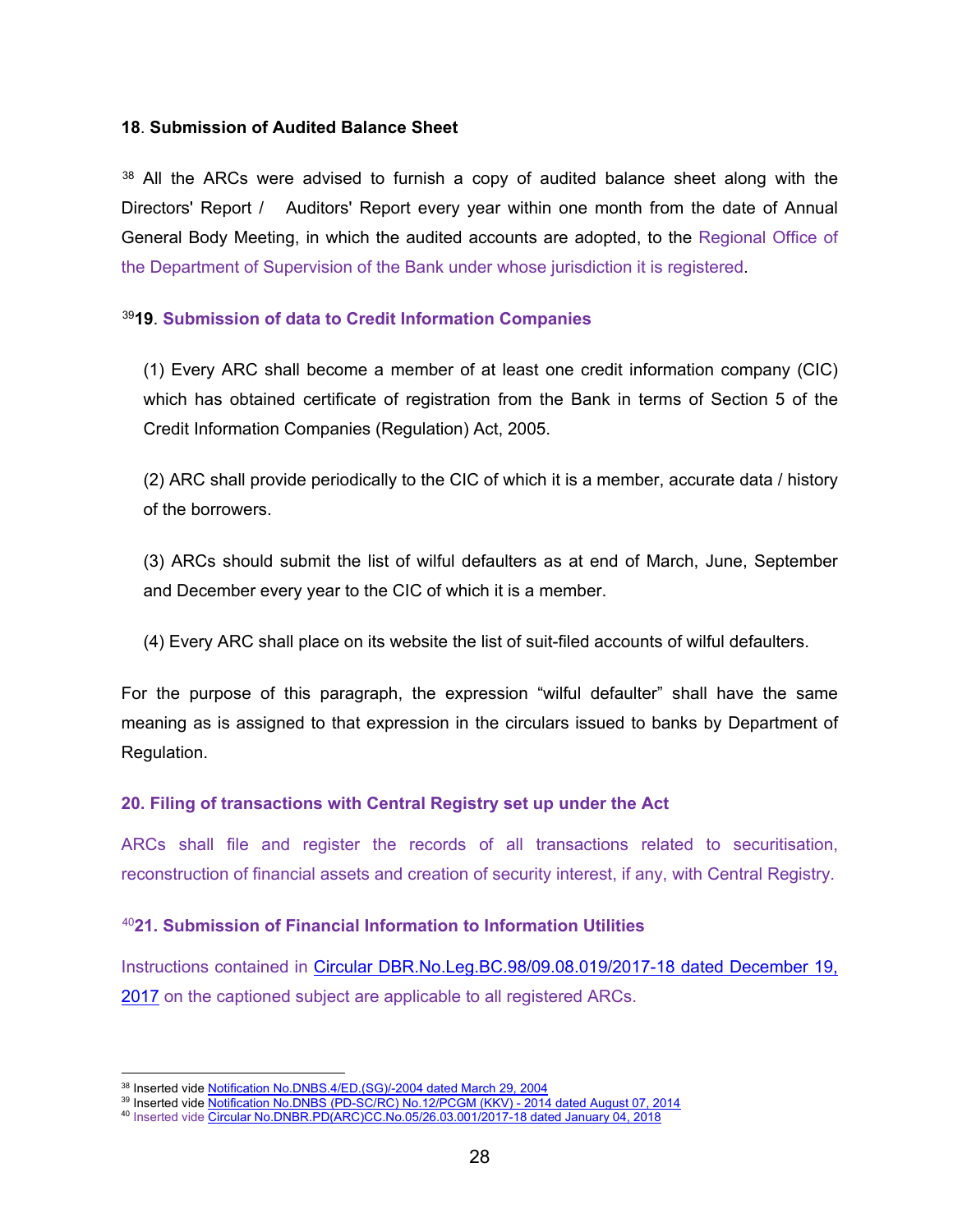[41](#page-28-0)**22**. **Reporting to Indian Banks' Association (IBA) –** The ARCs shall report to IBA the details of Chartered Accountants, Advocates and Valuers (who have committed serious irregularities in the course of rendering their professional services) for including in the IBA database of Third Party Entities involved in fraud. However, the ARCs will have to ensure that they follow meticulously the procedural guidelines issued by IBA (Circular No. RB-II/Fr./Gen/3/1331 dated August 27, 2009) and also give the parties a fair opportunity to explain their position and justify their action before reporting to IBA. If no reply/ satisfactory clarification is received from them within one month, the ARCs shall report their details to IBA. ARCs should consider this aspect before assigning any work to such parties in future.

# [42](#page-28-1)**23**. **Bank's prior approval for any substantial change in management by way of transfer of shares**

Notwithstanding anything to the contrary contained in the terms and conditions stipulated in the certificate of registration issued under Section 3 of the Act, ARCs shall obtain prior approval of Reserve Bank only for transfers that result in substantial change in management namely –

- i. any transfer of shares by which the transferee becomes a sponsor
- ii. any transfer of shares by which the transferor ceases to be a sponsor
- iii. an aggregate transfer of ten percent or more of the total paid up share capital of the ARC by a sponsor during the period of five years commencing from the date of certificate of registration

Explanation : For the purposes of this clause, a transfer shall be deemed to be a transfer of more than ten percent of the total paid up share capital of the ARC if the aggregate of all the transfer of shares made by the sponsor prior to that transfer, and including that transfer, is 10% or more of the total paid up share capital of the ARC.

# **24. Fit and Proper Criteria for Sponsors/ Investors**

 $43(1)$  $43(1)$  The provisions of the Master Direction - Fit and Proper Criteria for Sponsors - Asset Reconstruction Companies (Reserve Bank) Directions, 2018 as amended from time to time, shall apply to the existing and proposed sponsors of the ARCs.

 <sup>41</sup> Inserted vide [Notification No.DNBS\(PD-SC/RC\) No.11/PCGM \(KKV\)/-2014 dated August 05, 2014](https://www.rbi.org.in/scripts/FS_Notification.aspx?Id=9154&fn=14&Mode=0#S1)

<span id="page-28-1"></span><span id="page-28-0"></span><sup>&</sup>lt;sup>42</sup> Inserted vide <u>Notification No.DNBR(PD-SC/RC) No.01/CGM (CDS)/2014-2015 dated February 24, 2015</u>

<span id="page-28-2"></span><sup>&</sup>lt;sup>43</sup> Inserted vide <u>Master Direction DNBR.PD (ARC) CC.No.06/26.03.001/2018-19 dated October 25, 2018</u>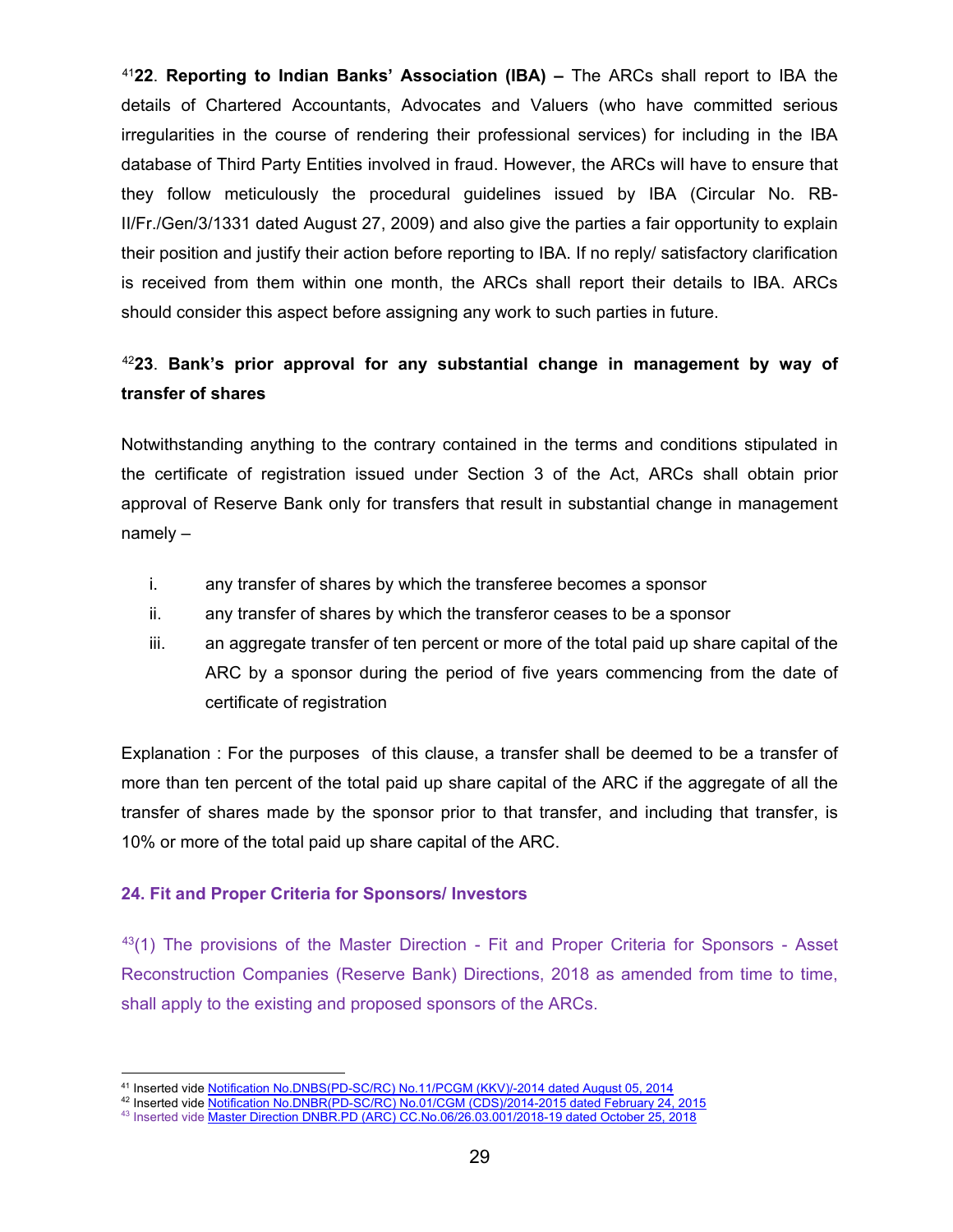[44](#page-29-0)(2) All ARCs shall comply with the instructions contained in the Bank's circular [DOR.CO.LIC.CC No.119/03.10.001/2020-21 February 12, 2021](https://www.rbi.org.in/Scripts/NotificationUser.aspx?Id=12027&Mode=0) as amended from time to time.

### [45](#page-29-1)**25. Fair Practices Code**

In order to achieve the highest standards of transparency and fairness in dealing with stakeholders, ARCs are advised to put in place Fair Practices Code (FPC) duly approved by their Board. The following paragraphs provide the minimum regulatory expectation while each ARC's Board is free to enhance its scope and coverage. The FPC must be followed in right earnest and the Board must involve itself in its evolution and proper implementation at all times. The FPC shall be placed in public domain for information of all stakeholders.

(1) ARC shall follow transparent and non-discriminatory practices in acquisition of assets. It shall maintain arm's length distance in the pursuit of transparency.

(2) In order to enhance transparency in the process of sale of secured assets,

(i) invitation for participation in auction shall be publicly solicited; the process should enable participation of as many prospective buyers as possible;

(ii) terms and conditions of such sale may be decided in wider consultation with investors in the SRs as per the Act;

(iii) spirit of Section 29A of Insolvency and Bankruptcy Code, 2016 may be followed in dealing with prospective buyers.

(3) ARCs shall release all securities on repayment of dues or on realisation of the outstanding amount of loan, subject to any legitimate right or lien for any other claim they may have against the borrower. If such right of set off is to be exercised, the borrower shall be given notice about the same with full particulars about the remaining claims and the conditions under which ARCs are entitled to retain the securities till the relevant claim is settled/ paid.

(4) ARCs shall put in place Board approved policy on the management fee, expenses and incentives, if any, claimed from trusts under their management. The Board approved policy should be transparent and ensure that management fee is reasonable and proportionate to financial transactions.

 <sup>44</sup> Inserted vide [Circular No.DOR.CO.LIC.CC No.119/03.10.001/2020-21 dated February 12, 2021](https://www.rbi.org.in/Scripts/NotificationUser.aspx?Id=12027&Mode=0)

<span id="page-29-1"></span><span id="page-29-0"></span><sup>&</sup>lt;sup>45</sup> Inserted vide <u>Circular No.DOR.NBFC(ARC) CC.No.9/26.03.001/2020-21 dated July 16, 2020</u>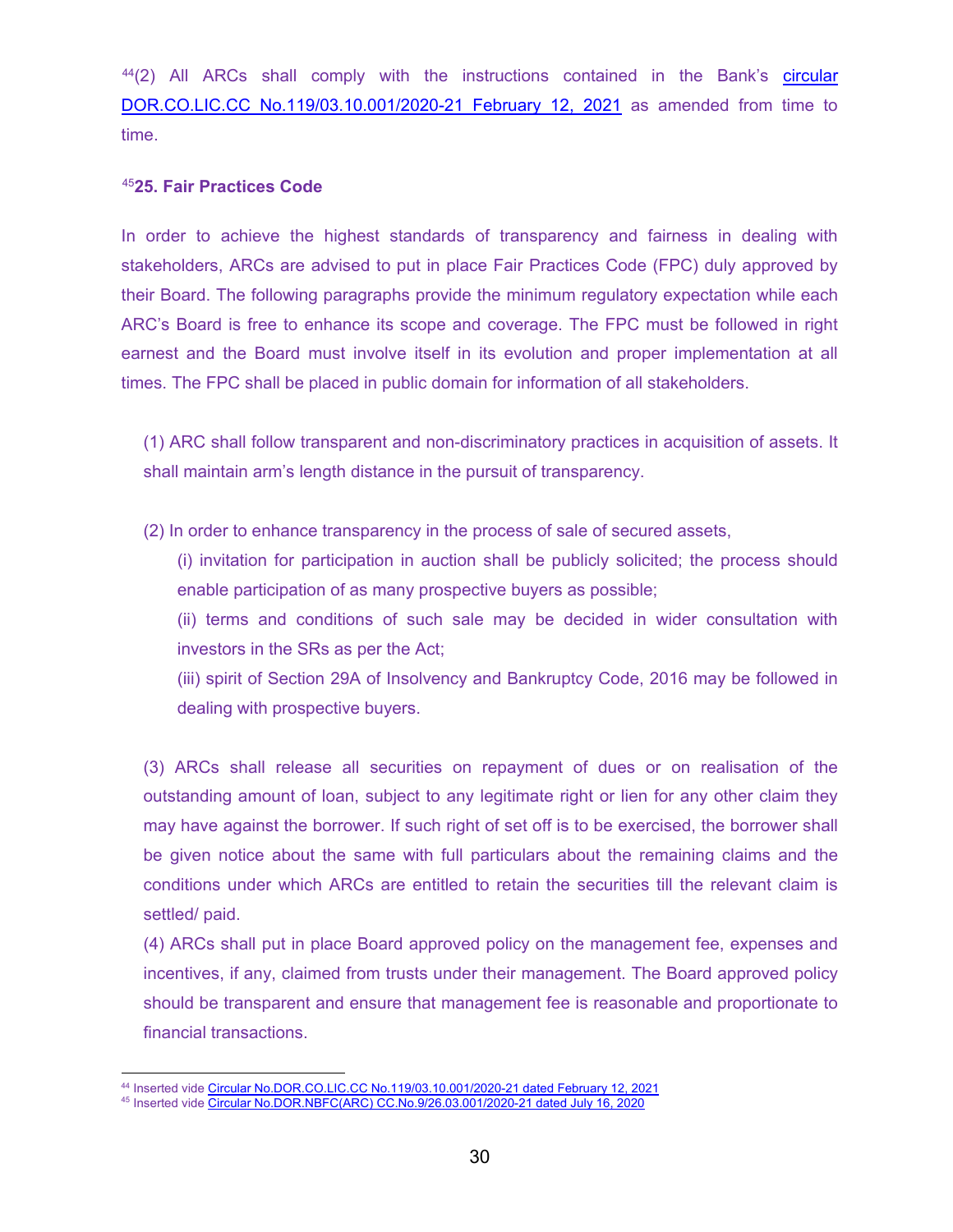(5) ARCs intending to outsource any of their activity shall put in place a comprehensive outsourcing policy, approved by the Board, which incorporates, inter alia, criteria for selection of such activities as well as service providers, delegation of authority depending on risks and materiality and systems to monitor and review the operations of these activities/ service providers. ARC shall ensure that outsourcing arrangements neither diminish its ability to fulfil its obligations to customers and the Bank nor impede effective supervision by the Bank. The outsourced agency, if owned/controlled by a director of the ARC, the same may be made part of the disclosures specified in the Master Circular.

(6) In the matter of recovery of loans, ARCs shall not resort to harassment of the debtor. ARCs shall ensure that the staff are adequately trained to deal with customers in an appropriate manner.

(i) ARCs shall put in place a Board approved Code of Conduct for Recovery Agents and obtain their undertaking to abide by that Code. ARCs, as principals, are responsible for the actions of their Recovery Agents.

(ii) It is essential that the Recovery Agents observe strict customer confidentiality.

(iii) ARCs shall ensure that Recovery Agents are properly trained to handle their responsibilities with care and sensitivity, particularly in respect of aspects such as hours of calling, privacy of customer information, etc. They should ensure that Recovery Agents do not induce adoption of uncivilized, unlawful and questionable behaviour or recovery process.

(7) ARCs should constitute Grievance Redressal machinery within the organisation. The name and contact number of designated grievance redressal officer of the ARC should be mentioned in the communication with the borrowers. The designated officer should ensure that genuine grievances are redressed promptly. ARCs' Grievance Redressal machinery will also deal with the issue relating to services provided by the outsourced agency and recovery agents, if any.

(8) ARCs shall keep the information, they come to acquire in course of their business, strictly confidential and shall not disclose the same to anyone including other companies in the group except when (i) required by law; (ii) there is duty towards public to reveal information; or (iii) there is borrower's permission.

(9) Compliance with FPC shall be subject to periodic review by the Board.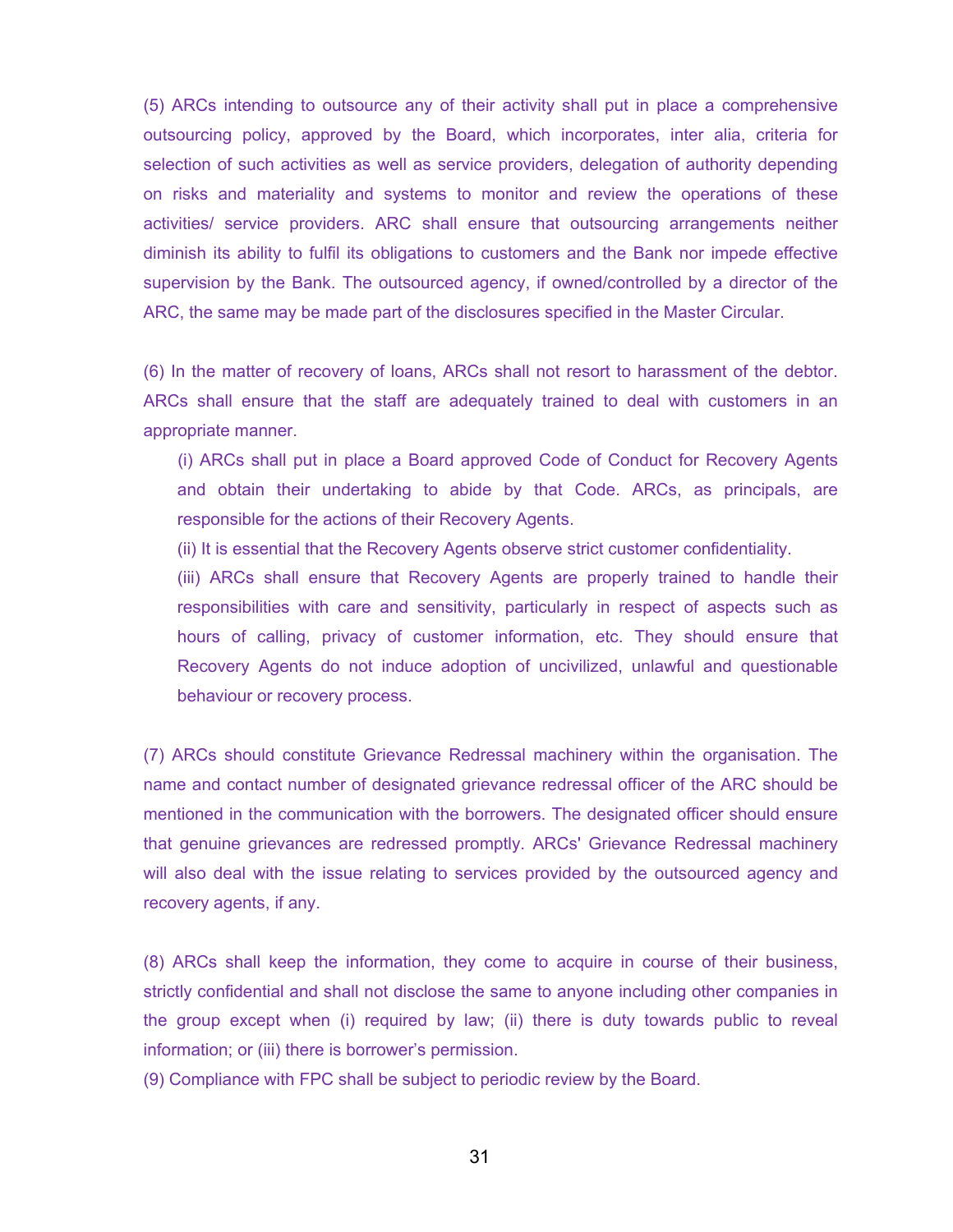### **Annex**

# <span id="page-31-0"></span>**(1) Disclosure in Offer Document**

## **A**. **Relating to the Issuer of SRs**

i. Name, place of Registered Office, date of incorporation, date of commencement of business of the ARC;

ii. Particulars of sponsors, shareholders, and a brief profile of the Directors on the Board of the ARC with their qualifications and experience;

iii. Summary of financial information of the company for the last three years or since commencement of business of the company, whichever is shorter;

iv. Details of Securitisation / Asset Reconstruction activities handled, if any, in the last three years or since commencement of business, whichever is shorter.

v. Whether the scheme envisages the utilization of part of funds raised for restructuring of financial assets acquired out of such funds? If so, the percentage of funds raised which will be utilized for restructuring purposes.

# **B. Terms of Offer**

i. Objects of offer;

ii. Description of the instrument giving particulars relating to its form, denomination, issue price, etc together with an averment that the transferability of SRs is restricted to the QBs;

iii. Arrangements made for management of assets and extent of management fee charged by ARC;

iv. Interest rate/ probable yield;

v. Terms of payment of principal/ interest, date of maturity/ redemption;

vi. Servicing and administration arrangement;

vii. Details of credit rating, if any, and a summary of the rationale for the rating;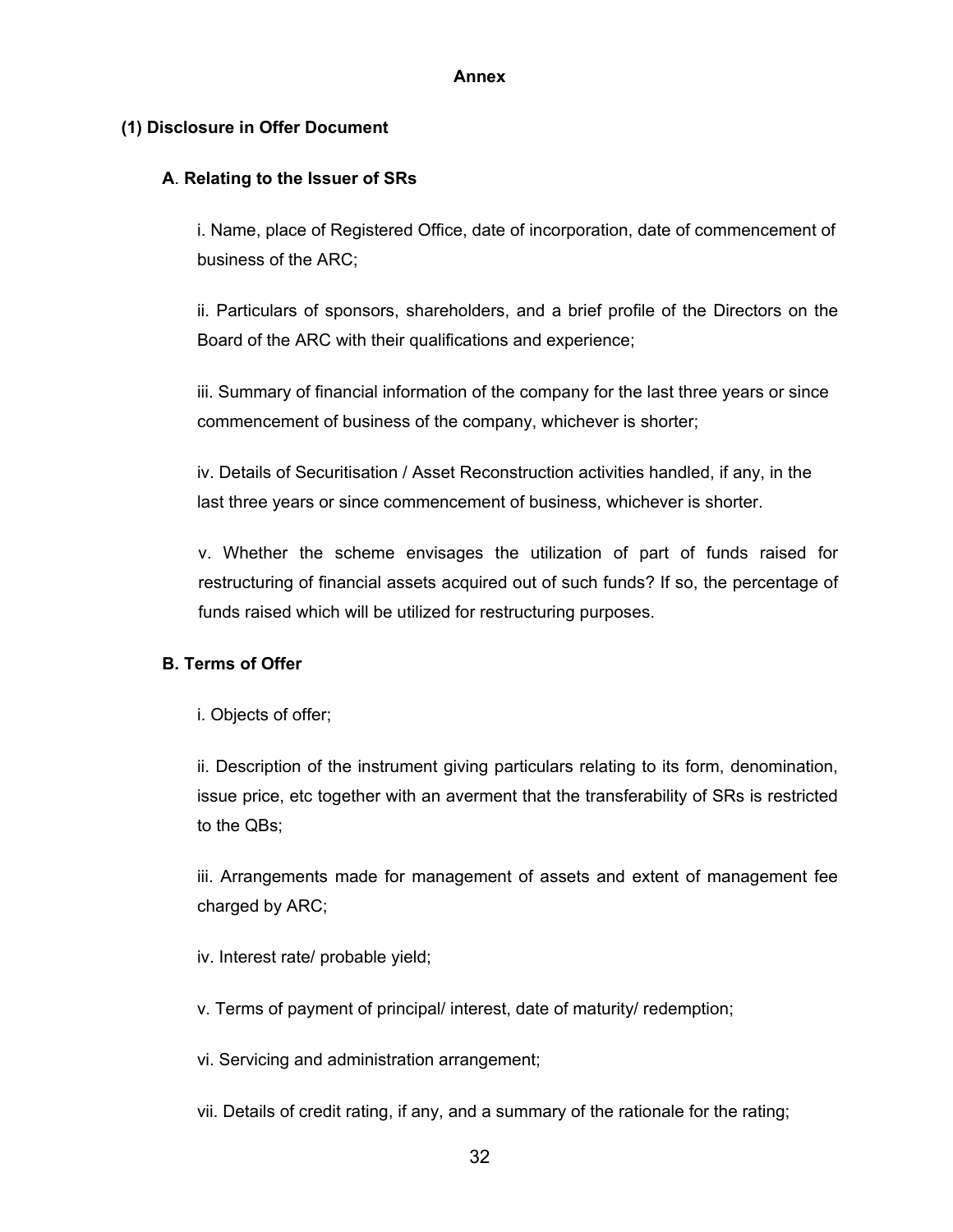viii. Description of assets being securitized including date of acquisition, valuation, and the interest of the ARC in the assets at the time of issue of SR;

ix. Geographical distribution of asset pool;

x. Residual maturity, interest rates, outstanding principal of the asset pool;

xi. Nature and value of underlying security, expected cash flows, their quantum and timing, credit enhancement measures;

xii. Policy for acquisition of assets and valuation methodology adopted;

xiii. Terms of acquisition of assets from banks/ FIs;

xiv. Details of performance record with the Originators;

xv. Terms of replacement of assets, if any, to the asset pool;

xvi. Statement of risk factors, particularly relating to future cash flows and steps taken to mitigate the same;

xvii. Arrangements, if any, for implementing asset reconstruction measures in case of default;

xviii. Duties of the Trustee;

xix. Specific asset reconstruction measures, if any, on which approvals will be sought from investors;

xx. Dispute Redressal Mechanism.

# **(2) Disclosure on quarterly basis**

i. Defaults, prepayments, losses, if any, during the quarter;

ii. Change in credit rating, if any;

iii. Change in profile of the assets by way of accretion to or realisation of assets from the existing pool;

iv. Collection summary for the current and previous quarter;

v. Any other material information, which has a bearing on the earning prospects affecting the QBs.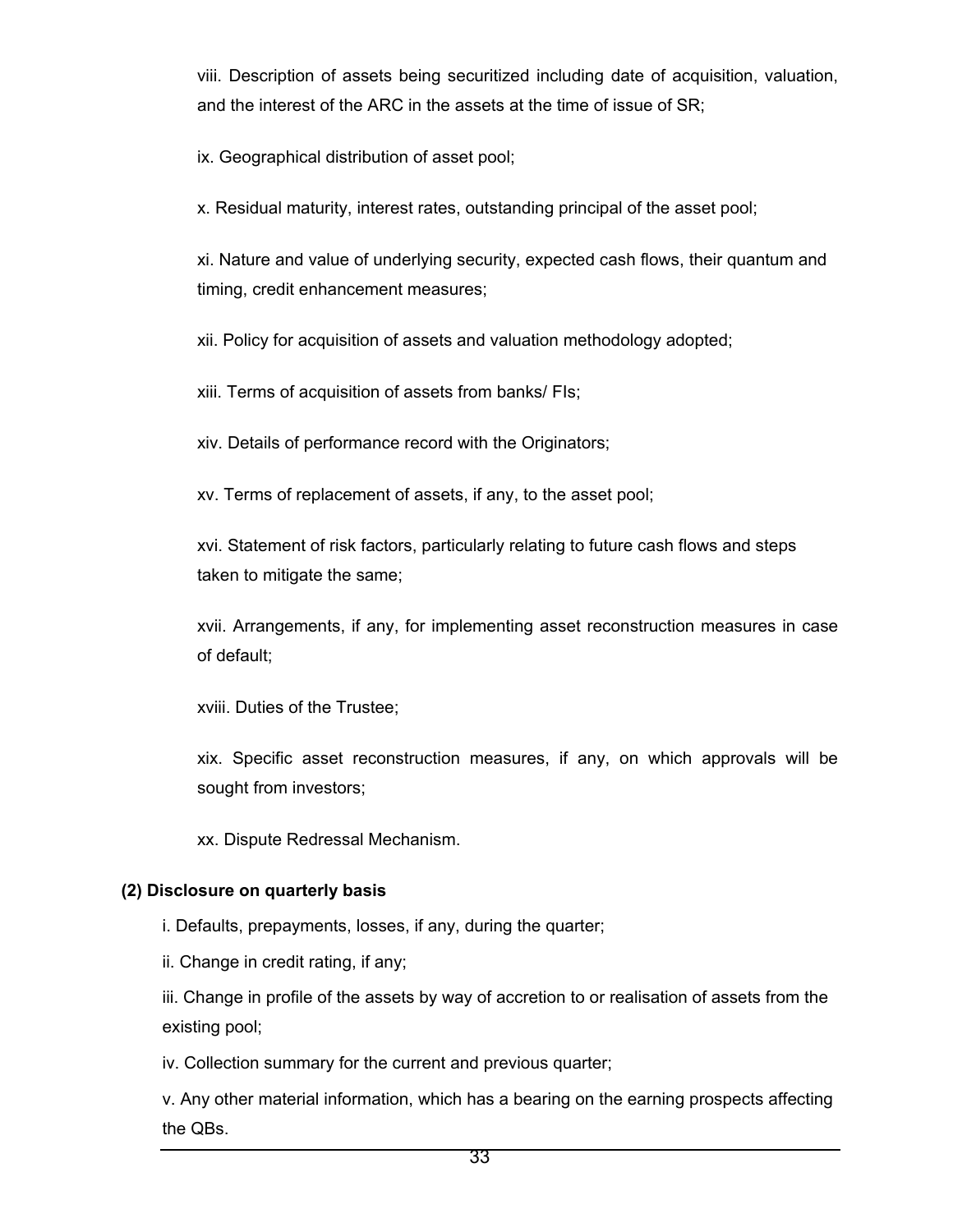#### **Guidance Notes for Asset Reconstruction Companies**

<span id="page-33-0"></span>The Bank has evolved Guidance Note, gist of which is given below. The words and expressions used in these notes shall have the same meaning as in the Act.

#### **(1) Acquisition of Financial Assets**

i) Every ARC is required to evolve Asset Acquisition Policy within 90 days of getting the certificate of registration which shall, inter alia, provide that the transactions will take place in a transparent manner and at a fair price in a wellinformed market, and the transactions are executed on arm's length basis by exercise of due diligence.

ii) The share of financial assets to be acquired from the bank / FI should be appropriately and objectively worked out keeping in view the provision in the Act requiring consent of secured creditors holding not less than 60% of the amount outstanding to a borrower for the purpose of enforcement of security interest;

iii) For easy and faster realisability, all the financial assets due from a single debtor to various banks/ FIs may be considered for acquisition. Similarly, financial assets having linkages to the same collateral may be considered for acquisition to ensure relatively faster and easy realisation.

iv) Both fund and non-fund based financial assets may be included in the list of assets for acquisition. Assets classified as SMA-2 in the books of the originator may also be acquired.

v) Acquisition of funded assets should not include takeover of outstanding commitments, if any, of any bank/ FI to lend further. Terms of acquisition of security interest in non-fund transactions, should provide for the relative commitments to continue with bank/ FI, till demand for funding arises.

vi) Loans not backed by proper documentation should be avoided.

vii) As far as possible, the valuation process should be uniform for assets of same profile and should ensure that the valuation of the financial assets is done in scientific and objective manner. Valuation may be done internally or by engaging an independent agency, depending upon the value of the assets. Ideally, valuation may be entrusted to the committee authorised to approve acquisition of assets, which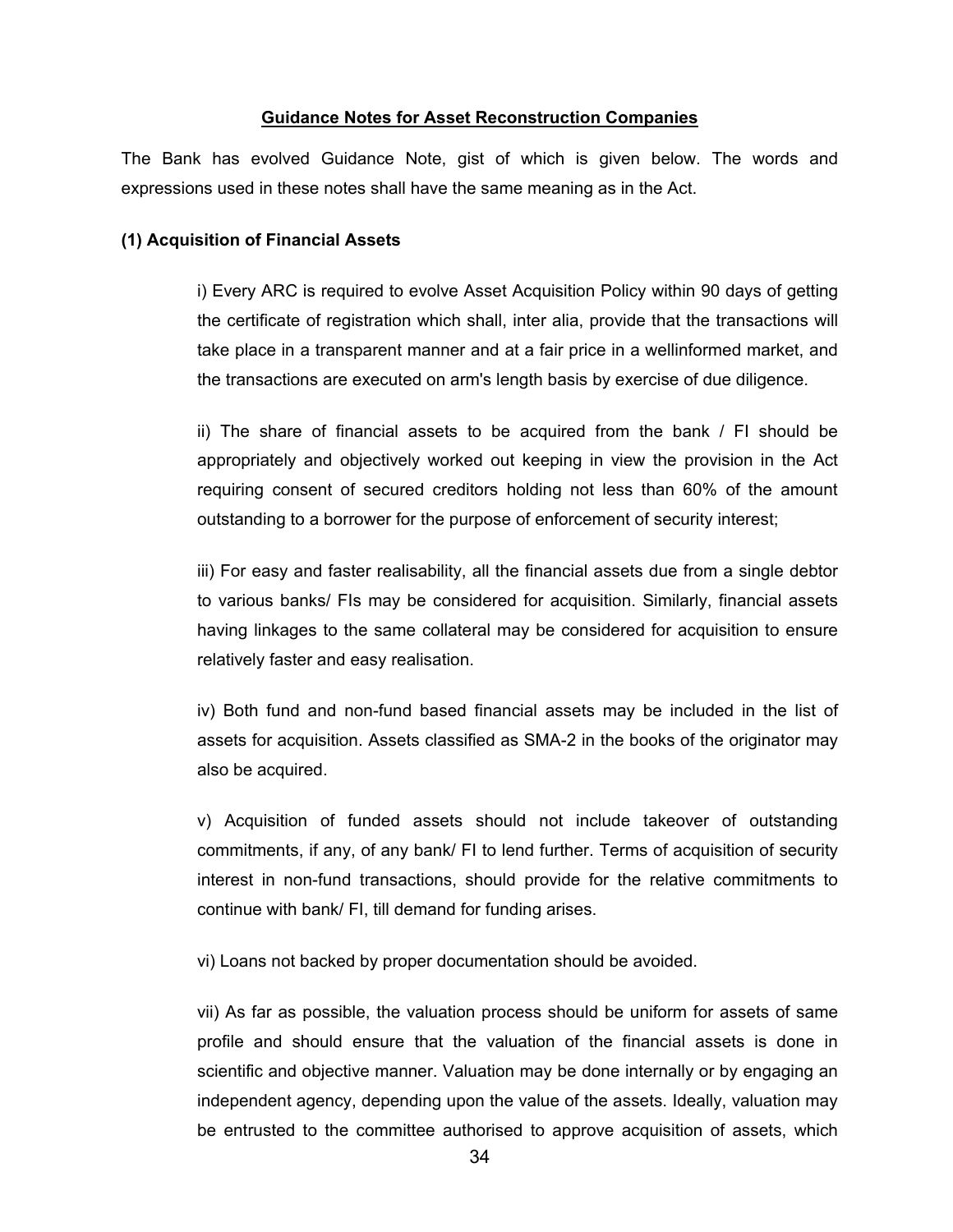may carry out the task in line with an Asset Acquisition Policy laid down by the board of directors in this regard.

viii) The assets acquired by ARC should be transferred to the trusts set up by the ARC at the price at which these were acquired from the originator of the asset. However, there is no restriction on acquisition of assets from banks/ FIs directly in the books of trusts set up by ARC.

## (2) **Issuance of SRs**

i) Every ARC shall issue the SRs through the trust set up exclusively for the purpose. The trusteeship of such trust shall vest with the ARC.

ii) The trust shall issue SRs only to QBs and such SRs shall be transferable/ assignable only in favour of other QBs.

iii) Every ARC intending to issue SRs shall make disclosures in the offer document as prescribed by the Bank from time to time.

 $^{46}$  $^{46}$  $^{46}$ [(iv) Commonality and conflict of interest, if any, between the ARC and Rating Agency should be disclosed.

# **(v) Special features of SRs**

(a) SRs cannot be strictly characterized as debt instruments since they combine the features of both equity and debt. However, these are recognized as securities under Securities Contracts (Regulation) Act, 1956.

(b) The cash flows from the underlying assets cannot be predicted in terms of value and intervals.

(c) These instruments when rated would generally be below investment grade. These instruments are privately placed.

# **(vi) Rating/ Grading of SRs**

 $47(a)$  $47(a)$  Every ARC shall obtain initial rating/ grading of SRs from a  $48$ [SEBI registered] CRA within a period of six months from the date of acquisition of

<span id="page-34-1"></span><span id="page-34-0"></span> <sup>46</sup> Inserted vide [Guidelines DNBS \(PD\) CC.No.6/SCRC/10.30.049/2006-2007 dated May 28, 2007](https://www.rbi.org.in/scripts/NotificationUser.aspx?Id=3557&Mode=0)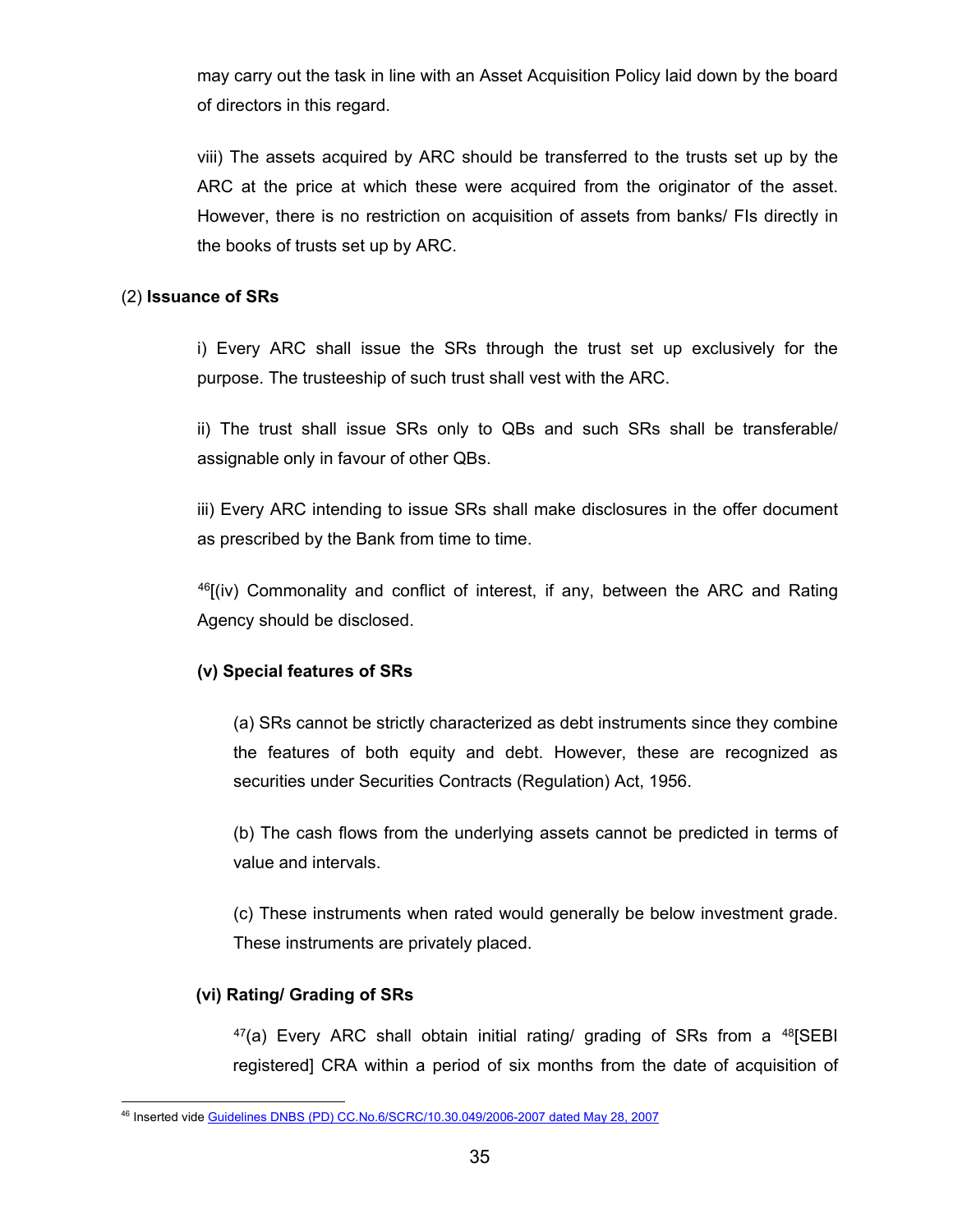assets and declare forthwith, the NAV of the SRs issued by it. Thereafter, ARCs will get the rating/ grading of SRs reviewed from a registered CRA as on June 30, and December 31 every year and declare the NAV of SRs forthwith, to enable the QBs to value their investment in SRs. For arriving at NAV, ARC shall get the SRs rated on 'recovery rating scale' and require the rating agencies to disclose the rationale for rating.

(b) The rating/ grading should be based on 'recovery risk' as against 'default' which is the basis for rating assignments in normal assets, i.e. how much more can be recovered instead of timely payment. Rating should reflect present value of the anticipated recoverability of future cash flows.

(c) The ratings will be assigned on a specifically developed rating scale called "Recovery Rating (RR) scale". Each rating category in the recovery scale will have an associate range of recovery, expressed in percentage terms, which can be used for arriving at NAV of SRs. Symbols should be assigned by rating agencies to the associated range of recovery, which would inter-se not deviate by a specified percentage points, say (+/ -) 10%. The rating would be indicative.

(d) The Recovery Rating should be assessed after factoring in any other relevant obligation and not on the original debt obligation.

(e) The other key factors that should be factored in while assigning Recovery Rating are extent of debt acquired, composition of lenders, collaterals available, security and seniority of debt, individual lender vis-à-vis institutional lender, estimated cash flows, uncertainty in realising expected cash flows in initial period, management, business risk, financial risk, etc.

(f) The Recovery Rating should reflect changes like change in resolution strategy of the ARC that take place from time to time.

(g) The Recovery Rating will factor in likely cash flows from the underlying impaired assets till the maturity of the SRs.

(h) The Recovery Rating should comprise of rating of not only the SRs of the scheme as a whole but wherever feasible a desegregation of each component

<sup>&</sup>lt;sub>47</sub><br><sup>47</sup> Inserted vide <u>Notification No.DNBS(PD-SC/RC) No.11/PCGM (KKV)/-2014 dated August 05, 2014</u>

<sup>&</sup>lt;sup>48</sup> Inserted vide <u>Guidelines DNBS (PD) CC.No.6/SCRC/10.30.049/2006-2007 dated May 28, 2007</u>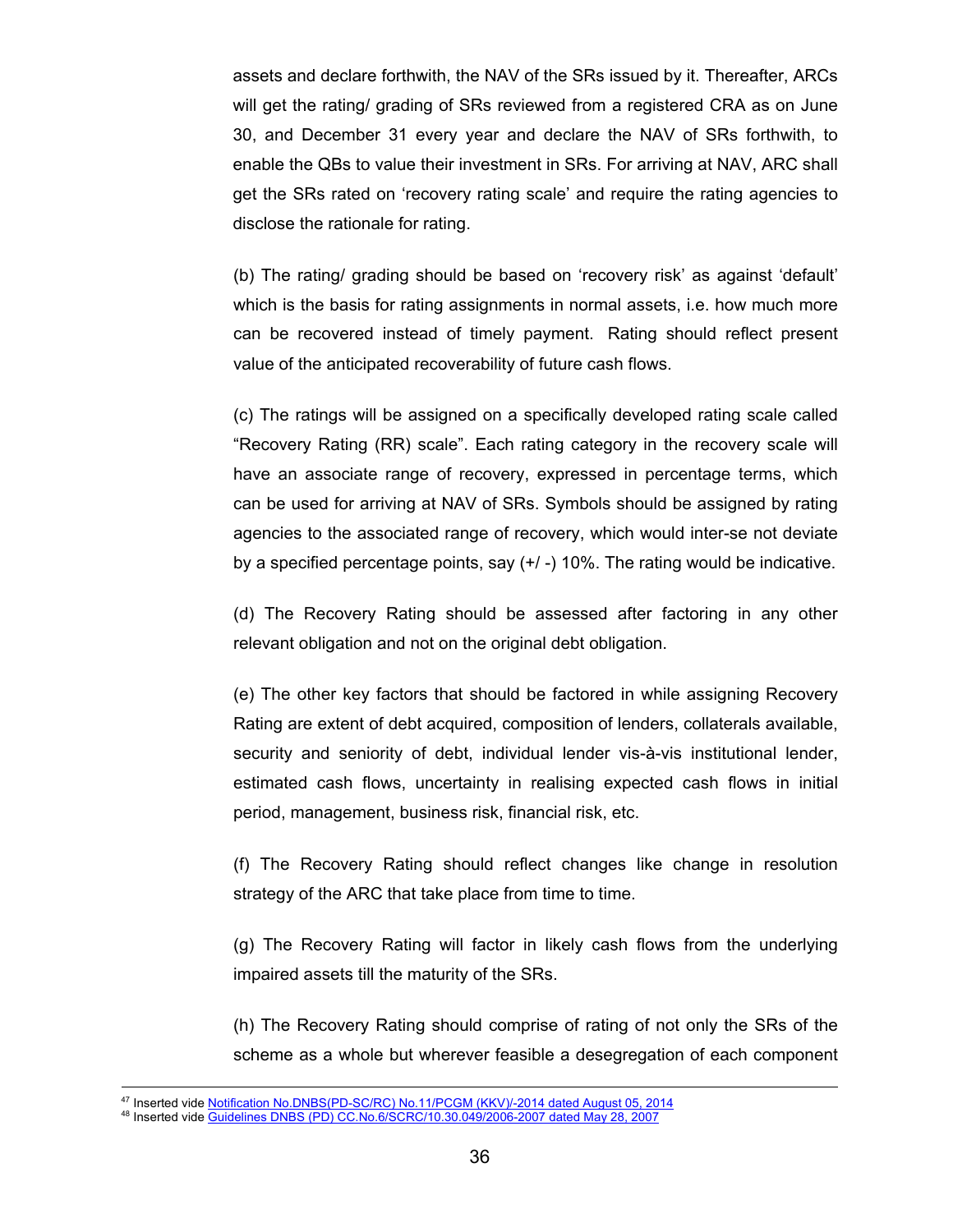in the scheme, which means the underlying assets of each entity in the scheme forming the basket should also be rated.

(i) The Rating Agency should disclose the rationale for rating on request.

# **(vii) Methodology for valuation of SRs for declaration of NAV**

Each rating category in the recovery scale will have an associate **range** of recovery, expressed in percentage terms, which can be used for computing NAV of SRs. The NAV should be restricted within the recovery range associated with the rating assigned to the SRs. The ARC based on its recovery experience should choose a particular percentage within the recovery range indicated by the Rating Agency. The Recovery Rating percentage so picked by the ARC multiplied by the face value of the SR will give the NAV. The ARC should provide the rationale for selection of the particular percentage of Recovery Rating. For example, if range is between 81% - 90%, ARC may pick up 87% based on its judgement. The face value of say Rs 10 multiplied by the recovery percentage i.e. 87% would give the NAV as Rs 8.70].

--------------------------------------------------------------------------------------------------------------

37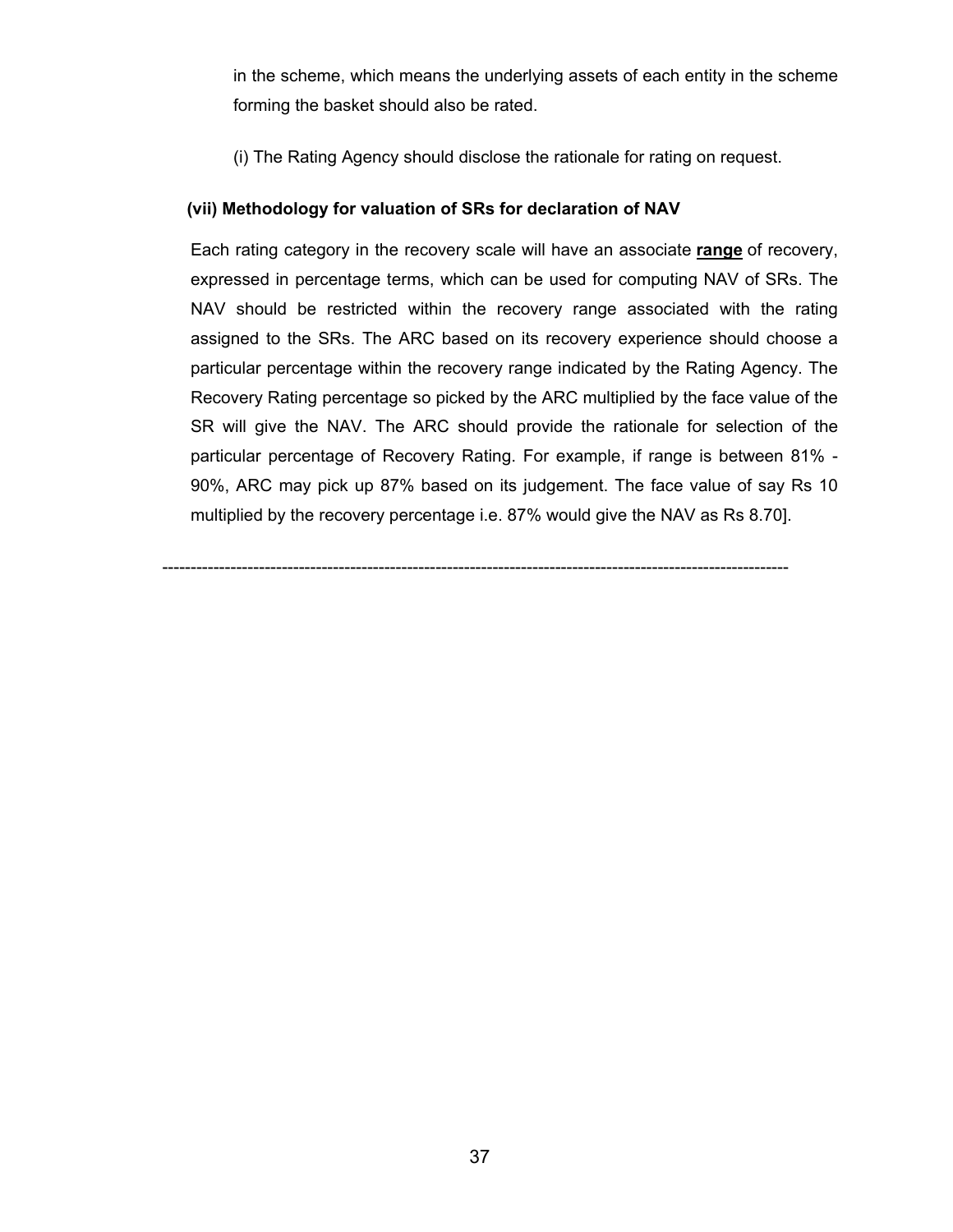# **List of Notifications Issued**

- 1. [Notification No.DNBS.1/CGM\(CSM\)/2003 dated March 7, 2003](https://www.rbi.org.in/Scripts/NotificationUser.aspx?Id=1144&Mode=0)
- 2. [Notification No.DNBS.2/CGM\(CSM\)-2003, dated April 23, 2003](https://www.rbi.org.in/Scripts/NotificationUser.aspx?Id=1145&Mode=0)
- 3. [Notification No.DNBS.3/CGM\(OPA\)/2003 dated August 28, 2003](https://www.rbi.org.in/Scripts/NotificationUser.aspx?Id=1317&Mode=0)
- 4. [Notification No.DNBS.4/ED\(SG\)/-2004 dated March 29, 2004](https://www.rbi.org.in/scripts/BS_CircularIndexDisplay.aspx?Id=1554)
- 5. [Notification No.DNBS.5/CGM\(PK\)/-2006 dated September 20, 2006](https://www.rbi.org.in/Scripts/NotificationUser.aspx?Id=3096&Mode=0)
- 6. [Notification No.DNBS.6/CGM\(PK\)/-2006 dated October 19, 2006](https://www.rbi.org.in/Scripts/NotificationUser.aspx?Id=3127&Mode=0)
- 7. [Notification DNBS\(PD-SC/RC\)No.7/CGM\(ASR\)/-2010 dated April 21, 2010](https://www.rbi.org.in/Scripts/NotificationUser.aspx?Id=5616&Mode=0#2)
- 8. [Notification No.DNBS.PD\(SC/RC\).8/CGM\(ASR\)-2010 dated April 21, 2010.](https://www.rbi.org.in/Scripts/NotificationUser.aspx?Id=5614&Mode=0#R)
- 9. [Notification No.DNBS.PD\(SC/RC\).9/CGM\(ASR\)-2010 dated April 21, 2010](https://www.rbi.org.in/Scripts/NotificationUser.aspx?Id=5613&Mode=0#R)
- 10. [Notification No.DNBS.PD\(SC/RC\)10/PCGM\(NSV\)-2014 dated January 23, 2014](https://www.rbi.org.in/Scripts/NotificationUser.aspx?Id=8707&Mode=0#Noti)
- 11. [Notification No.DNBS.PD\(SC/RC\)11/PCGM\(KKV\)-2014 dated August 05, 2014](https://www.rbi.org.in/Scripts/NotificationUser.aspx?Id=9154&Mode=0#S1)
- 12. [Notification No.DNBS.PD\(SC/RC\)12/PCGM\(KKV\)-2014 dated August 07, 2014](https://www.rbi.org.in/Scripts/NotificationUser.aspx?Id=9159&Mode=0#ANN)
- 13. [Notification No.DNBR.PD\(SC/RC\)01/CGM\(CDS\)-2014-15 dated February 24, 2015](https://www.rbi.org.in/Scripts/NotificationUser.aspx?Id=9575&Mode=0#NF1)
- 14. [Notification No.DNBR.PD\(SC/RC\)02/CGM\(CDS\)-2014-15 dated May 07, 2015](https://www.rbi.org.in/Scripts/NotificationUser.aspx?Id=9711&Mode=0#a1)
- 15. [Notification DNBR \(PD-ARC\) No.05/ED\(SS\)-2017 dated April 28, 2017](https://www.rbi.org.in/Scripts/NotificationUser.aspx?Id=10949&Mode=0#AN1)